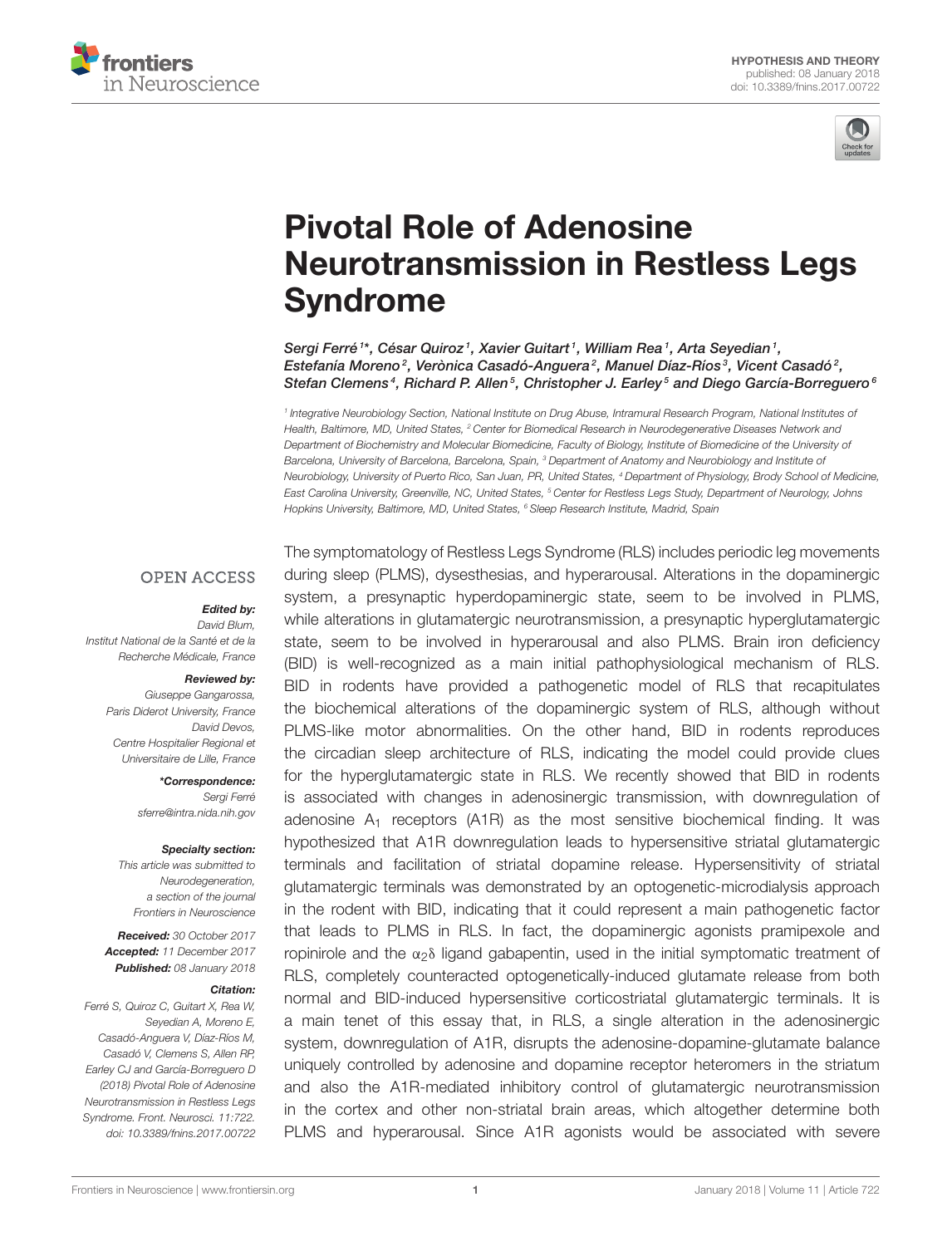cardiovascular effects, it was hypothesized that inhibitors of nucleoside equilibrative transporters, such as dipyridamole, by increasing the tonic A1R activation mediated by endogenous adenosine, could represent a new alternative therapeutic strategy for RLS. In fact, preliminary clinical data indicate that dipyridamole can significantly improve the symptomatology of RLS.

Keywords: Restless Legs Syndrome, periodic leg movements during sleep, hyperarousal, dopamine, glutamate, adenosine, ENT1

## BID-INDUCED ALTERATIONS IN THE DOPAMINERGIC AND GLUTAMATERGIC SYSTEMS IN RLS

Restless Legs Syndrome (RLS) is a very prevalent neurologic disorder. According to the RLS Epidemiology, Symptoms and Treatment (REST) study, 5% of US and European reported experiencing RLS symptoms at least weekly [\(Allen et al.,](#page-10-0) [2005\)](#page-10-0). Those symptoms include a periodic, rest-induced, mostly nocturnal, movement-responsive urge to move the legs or periodic leg movements during sleep (PLMS) and hyperarousal [\(Allen et al., 2010;](#page-10-1) [Ferri et al., 2014;](#page-11-0) [Ferré et al., 2015\)](#page-11-1). Thus, RLS patients do not report sleepiness during daytime, even though the total sleep time averages less than 5.5 h [\(Allen et al., 2010\)](#page-10-1). The deficits of sensorimotor integration that promote PLMS and hyperarousal are interrelated, but there is no obvious causeeffect relationship between the two phenomena. The interrelation can be demonstrated in polysomnographic studies, which allows measuring the relation between the onset and offset of the arousal events and the concomitant onset and offset of PLMS. These studies have shown that, although it is generally believed that PLMS cause the arousal episodes, these precede the onset of PLMS in more than 40% of cases [\(Ferré et al., 2015\)](#page-11-1). However, their tight temporal relationship suggests that both events are dependent on a common additional mechanism.

Altered dopaminergic function seems to play an important role in PLMS, which is empirically supported by the significant therapeutic response to L-dopa and dopamine receptor agonists, such as pramipexole and ropinirole [\(Earley et al., 2014\)](#page-11-2). And it is generally believed that because these drugs have a preferential affinity for dopamine  $D_3$  vs. dopamine  $D_2$  receptors (D3R and D2R, respectively), that D3R constitute a main target responsible for their therapeutic effects [\(Varga et al., 2009;](#page-13-0) [Manconi et al., 2011\)](#page-12-0). Nevertheless, there is also evidence of biochemical alterations in the dopaminergic system. The dopaminergic profile in RLS includes abnormally high levels of the dopamine metabolite 3-ortho-methyldopa (3-OMD) in the CSF [\(Allen et al., 2009\)](#page-10-2), a decrease in the density of striatal D2R and a pronounced increase in tyrosine hydroxylase activity in the striatum and substantia nigra [\(Connor et al., 2009\)](#page-11-3). This would be mostly compatible with a presynaptic hyperdopaminergic state, with downregulation of D2R being probably an adaptation secondary to an increased basal dopaminergic tone (Earley et al., [2014\)](#page-11-2). The presence of a hyperdopaminergic state in the basal ganglia obviously posits the question about the mechanism involved in the therapeutic effect of dopamine receptor agonists.

On the other hand, glutamatergic mechanisms probably play an important role in the RLS hyperarousal component. A magnetic resonance spectroscopy imaging study in subjects with RLS showed a significant increase in the thalamic concentration of glutamate (measured by the proxy variable Glx, which represents glutamate plus glutamine), which correlated with the time spent awake during the sleep period [\(Allen et al., 2013b\)](#page-10-3). These findings therefore suggest a presynaptic hyperglutamatergic state in RLS that could underlie the hyperarousal of RLS. In fact, glutamatergic mechanisms play a central role in the therapeutic effects of  $\alpha_2\delta$  ligands, such as gabapentin and pregabalin, which are the main therapeutic alternative to dopaminergic ligands for initial treatment of RLS [\(Garcia-Borreguero et al.,](#page-12-1) [2013\)](#page-12-1). Thus,  $\alpha_2\delta$  ligands bind to an auxiliary regulatory protein (α2δ) of voltage-dependent calcium channels that preferentially modulate neurotransmitter release from glutamatergic terminals [\(Dooley et al., 2007\)](#page-11-4). The  $\alpha_2\delta$  ligands are most effective for the sleep disturbances in RLS, but, although less effective than dopaminergic agonists, they are also effective for PLMS, (Garcia-Borreguero et al., [2014\)](#page-12-2). In summary, RLS pathophysiology seems to depend on alterations in two different, but somehow interrelated, neurotransmitter systems, dopamine and glutamate. The dopaminergic system is mostly related to the disturbance in sensorimotor integration with the emergence of PLMS and glutamate seems to be involved with both PLMS and hyperarousal.

Brain iron deficiency (BID) is recognized as a main initial pathophysiological mechanism in the development of RLS [\(Earley et al., 2014\)](#page-11-2). The association between iron deficiency and RLS was originally described by [Nordlander \(1953\)](#page-12-3). Further studies showed a high prevalence of RLS symptoms in conditions with compromise of iron availability [\(Allen and Earley, 2007\)](#page-10-4). The prevalence of RLS in a population of patients with irondeficient anemia was reported to be as high as 31.5% (Allen et al., [2013a\)](#page-10-5), about six times higher than the prevalence for RLS in the general population [\(Allen et al., 2005\)](#page-10-0). Nevertheless, most patients with RLS do not have systemic iron deficiency. Although, as already proposed by Nordlander, RLS patients present a specific iron insufficient state in the brain. Thus, all studies of CNS iron have consistently shown BID in RLS (reviewed in [Earley et al., 2014\)](#page-11-2). This brain-specific deficit in iron seems to be related to a dysregulation of iron transportation by the blood-brain barrier. Thus, postmortem studies suggest alterations in the expression or function of iron management proteins in the choroid plexus and brain microvasculature [\(Connor et al., 2011\)](#page-11-5). It would therefore be appropriate to address RLS as a brain iron dyshomeostasis, a functional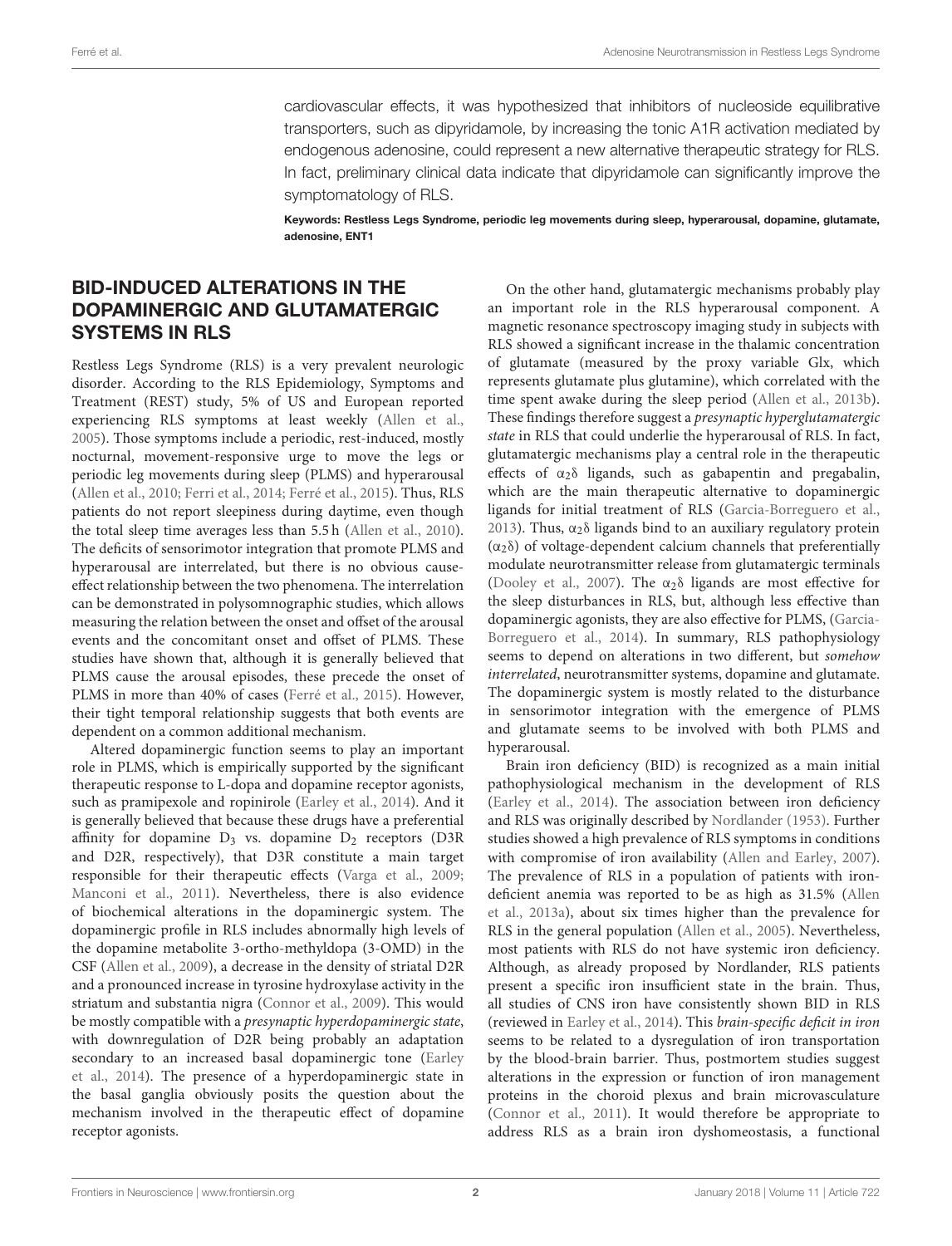disorder of iron acquisition by the brain [\(Connor et al.,](#page-11-6) [2017\)](#page-11-6). Significantly, there is clinical and experimental evidence for a connection between BID and the alterations in the dopaminergic system in RLS. Autopsy analysis have revealed that the immunostaining for iron management proteins is altered in the substantia nigra of RLS brains and the profile of proteins responsible for iron management in the neuromelanin cells of the substantia nigra indicate iron deficiency [\(Connor et al.,](#page-11-7) [2004\)](#page-11-7). Furthermore, there is significant literature from animal research that indicates a close relationship between brain iron status and the dopaminergic system (for review, see [Earley et al.,](#page-11-2) [2014\)](#page-11-2).

In rodents, BID (including in the ventral midbrain) can be consistently induced by providing a severe iron-deficient diet during the post-weaning period. Even though it does not show motor alterations that would imitate PLMS, the post-weaning, diet-induced BID rodent represents a wellaccepted pathophysiological model of RLS [\(Connor et al.,](#page-11-3) [2009;](#page-11-3) [Earley et al., 2014;](#page-11-2) [Unger et al., 2014\)](#page-13-1). In fact, it provides a biological model for the understanding of the connection of the iron and dopamine alterations in RLS, since it reproduces the main alterations in dopaminergic transmission observed in RLS patients. Those include an increase in striatal extracellular concentrations of dopamine, a reduction in the density of striatal D2R and an increased TH activity in the ventral midbrain [\(Connor et al., 2009;](#page-11-3) [Unger et al., 2014\)](#page-13-1). Although it does not show motor abnormalities, the BID rodent does reproduce the circadian sleep architecture of RLS, showing an increase in wakefulness at the end of the awake period, which corresponds to the circadian time point where RLS symptoms are associated with maximal disruption of sleep [\(Dean et al., 2006\)](#page-11-8). This implies that this model could also provide clues for the mechanisms involved in the hyperglutamatergic state of RLS or for alterations in other neurotransmitter systems that could underlie the changes in both the glutamatergic and the dopaminergic systems. A possible candidate is adenosine and its two main receptor subtypes in the brain,  $A_1$  and  $A_{2A}$  receptors (A1R and A2AR). Thus, well-known main functions of adenosine are: first, to exert a brake in the function of the ascending dopaminergic system by presynaptic mechanisms and by postsynaptic mechanisms mediated by receptor complexes of specific adenosine and dopamine receptor subtypes, the A1R-dopamine  $D_1$  receptor (D1R) and A2AR-D2R heteromers [\(Ferré et al., 1997,](#page-11-9) [2016;](#page-11-10) Ginés et al., [2000;](#page-12-4) [Hillion et al., 2002;](#page-12-5) [Canals et al., 2003\)](#page-10-6); second, to act as a universal A1R-mediated presynaptic inhibitor of glutamatergic transmission [\(Wu and Saggau, 1997;](#page-13-2) Dunwiddie and Masino, [2001;](#page-11-11) [Cunha, 2016\)](#page-11-12); third, to act as a mediator of sleepiness induced by prolonged wakefulness, when adenosine accumulates in the extracellular space and acts mostly on A1R localized in basal forebrain, cortex, and hypothalamus [\(McCarley, 2007;](#page-12-6) [Ferré, 2010\)](#page-11-13). As here reviewed, adenosine neurotransmission can provide the link between dopamine and glutamate mechanisms in RLS and a hypoadenosinergic state can explain the hyperdopaminergic and hyperglutamatergic state of RLS.

# BID-INDUCED ALTERATIONS IN THE ADENOSINERGIC SYSTEM

In view of the established functional and molecular interactions between striatal D2R and A2AR (see below), we first investigated possible alterations in the density or function of striatal A2AR associated with BID in rodents. In fact, in three separate studies we found a consistent upregulation of striatal A2AR in rats and rodents with severe BID, which was behaviorally associated with a higher efficacy of A2AR antagonists to produce locomotor activation [\(Gulyani et al., 2009;](#page-12-7) [Quiroz et al., 2010,](#page-12-8) [2016a\)](#page-12-9). The A2AR upregulation could also be reproduced in a mammalian cell line upon exposure to an iron chelator [\(Gulyani et al., 2009\)](#page-12-7). But, in our most recent study, by analyzing receptor density by Western Blot and by radioligand binding assays, we could also demonstrate a pronounced downregulation of A1R both in the striatum and in the cortex, together with the expected downregulation of striatal D2R [\(Quiroz et al., 2016a\)](#page-12-9). When administering a less severe iron-deficient diet, still associated with BID (as demonstrated by a significant upregulation of transferrin receptor), the same degree of downregulation of A1R and D2R could be observed, but not the A2AR upregulation [\(Quiroz et al.,](#page-12-9) [2016a\)](#page-12-9). These results indicate that downregulation of A1R might constitute a more significant clinical correlate of BID in RLS, while changes on A2AR density would be only observed with severe BID.

In the brain, the most salient place of interactions of dopamine, glutamate and adenosine is in the striatum, in the striatal GABAergic medium spiny neurons (MSNs), which constitute more than 95% of the striatal neuronal population [\(Gerfen, 2004\)](#page-12-10). There are two subtypes of MSNs that give rise to the two striatal efferent pathways that connect the striatum with the output structures of the basal ganglia, which are the medial segment of the globus pallidus and the substantia nigra pars reticulata [\(Gerfen, 2004\)](#page-12-10). The direct MSN constitutes the direct pathway, since directly connects the striatum with the output structures and selectively expresses A1R and D1R, and also D3R in the ventral striatum [\(Ferré et al., 1996,](#page-11-14) [1997;](#page-11-9) [Sokoloff and Le Foll, 2017\)](#page-13-3). The indirect MSN connects the striatum with the lateral segment of the globus pallidus and the ventral pallidum, and selectively expresses A2AR and D2R [\(Ferré et al., 1993,](#page-11-15) [1997\)](#page-11-9). We have demonstrated that A1R and D1R and A2AR and D2R form specific receptor complexes, the A1R-D1R and A2AR-D2R heteromers [\(Ferré et al., 1997,](#page-11-9) [2016;](#page-11-10) [Ginés et al., 2000;](#page-12-4) [Hillion et al., 2002;](#page-12-5) [Canals et al., 2003\)](#page-10-6). The biochemical properties of these heteromers will be analyzed with more detail below, but we can introduce the concept that they act as molecular devices by which endogenous adenosine, by acting on the respective adenosine receptor, tonically inhibits the affinity and signaling of the respective dopamine receptor (see below and **[Figure 1A](#page-3-0)**).

Apart from the postsynaptic striatal A1R-D1R and A2AR-D2R heteromers, adenosine and dopamine receptors are also localized in the terminals of the main striatal afferents, the dopaminergic and the glutamatergic terminals [\(Bamford et al., 2004;](#page-10-7) Borycz et al., [2007;](#page-10-8) [González et al., 2012\)](#page-12-11) (**[Figure 1A](#page-3-0)**). In the glutamatergic terminals, A1R form heteromers with A2AR and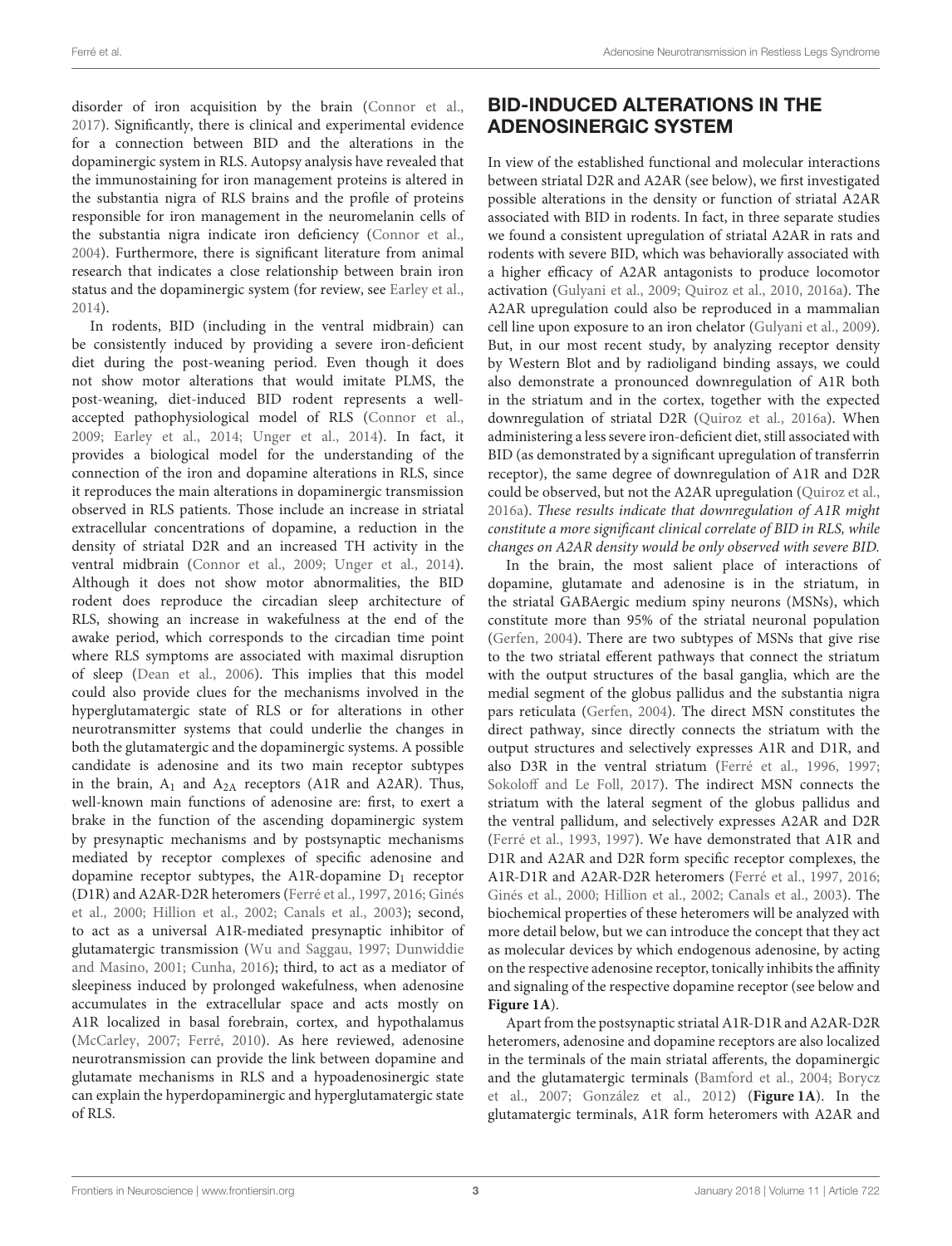

<span id="page-3-0"></span>D2R form heteromers with D4 receptors [\(Ciruela et al., 2006;](#page-11-16) [González et al., 2012;](#page-12-11) [Bonaventura et al., 2017\)](#page-10-9) (**[Figure 1A](#page-3-0)**). The A1R-A2AR heteromer acts as a concentration-dependent switch, since adenosine has more affinity for A1R than A2AR receptors, which activation inhibits and stimulates glutamate release, respectively. Under basal conditions, adenosine tonically activates predominantly A1R, which inhibits glutamate release. A2AR is activated with higher concentrations of adenosine, which would normally occur upon strong glutamatergic input (which is associated to neuronal and glial co-release of ATP and its conversion to adenosine by ectonucleotidases; [Cunha,](#page-11-12) [2016\)](#page-11-12). Activation of A2AR negatively modulates A1R signaling in the heteromers and promotes the opposite, glutamate release [\(Solinas et al., 2002;](#page-13-4) [Borycz et al., 2007\)](#page-10-8). The D2R and D4R localized in the glutamatergic terminals and possibly forming heteromers also play a significant role in the tonic inhibitory modulation of striatal glutamate release by dopamine (González

et al., [2012;](#page-12-11) [Bonaventura et al., 2017\)](#page-10-9) (**[Figure 1A](#page-3-0)**). A1R and D2R are also found in dopaminergic terminals without forming heteromers, where they also exert a tonic inhibitory modulation of dopamine release. Glutamate also modulates local dopamine release, as we have recently demonstrated with optogeneticmicrodialysis experiments [\(Quiroz et al., 2016b\)](#page-12-12), by a mechanism that seems to be mostly indirect, involving activation of cholinergic interneurons and activation of nicotinic receptors localized in the dopaminergic terminals (in preparation). Finally, we should consider another player, the astrocytic process, which is involved in the indirect production of extracellular adenosine, by releasing ATP, and that clears up adenosine from the extracellular space by nucleoside transporters, particularly ENT1 [\(Pascual et al., 2005;](#page-12-13) [Parkinson et al., 2011;](#page-12-14) [Dulla and Masino,](#page-11-17) [2013;](#page-11-17) [Cunha, 2016\)](#page-11-12) (**[Figure 1A](#page-3-0)**).

A single alteration in the adenosinergic system, downregulation of A1R, could explain the presynaptic hyperdopaminergic and hyperglutamatergic states in RLS. In particular, downregulation of A1R in the corticostriatal glutamatergic terminals could result in an increased sensitivity of those terminals to release glutamate (**[Figure 1B](#page-3-0)**). These changes recapitulate those observed in A1R knockout mice that show a significant increase in striatal glutamatergic transmission, due to an increased sensitivity of glutamatergic terminals [\(Salmi et al., 2005\)](#page-12-15). The increased sensitivity of corticostriatal terminals would facilitate stimulated glutamate release and also, secondarily, dopamine release, which could also be potentiated by downregulation of A1R in the dopaminergic terminals (**[Figure 1B](#page-3-0)**). In the direct pathway MSN, this should result in stronger neuronal activation, also dependent on downregulation of A1R and disinhibition of D1R previously forming heteromers with the A1R (**[Figure 1B](#page-3-0)**). We have also previously demonstrated that presynaptic A1R activity facilitates postsynaptic A2AR signaling by keeping a low tone of extracellular dopamine release. Thus, co-administration of A1R and A2AR agonists leads to a significant increase in the activity of the indirect MSN, as measured by c-fos and preproenkephalin expression [\(Karcz-Kubicha et al., 2003,](#page-12-16) [2006\)](#page-12-17). Therefore, in the indirect MSN, presynaptic A1R downregulation should lead to decreased neuronal activity. The increased dopamine release should then lead to a reciprocal interaction in the A2AR-D2R heteromer, by which D2R activation blocks A2AR-mediated signaling through adenylyl cyclase (see below and **[Figure 1B](#page-3-0)**). Since increased activation of the direct and indirect MSN leads to increase and decrease in motor activity, respectively (Gerfen and Surmeier, [2011\)](#page-12-18), the concomitant respective increase and decrease in the activation of the direct and indirect MSN, could explain the akatisia-like symptoms of PLMS. In conclusion, one single alteration, A1R downregulation-mediated increased sensitivity of corticostriatal terminals, could produce presynaptic striatal hyperglutamatergic and hyperdopaminergic states, which could be a sufficient pathophysiological mechanism to explain PLMS in RLS. Downregulation of presynaptic D2R localized in glutamatergic and dopaminergic terminals could also be a significant contributing factor.

Consequently, we hypothesized that BID in rodents produces an increased sensitivity of corticostriatal terminals to release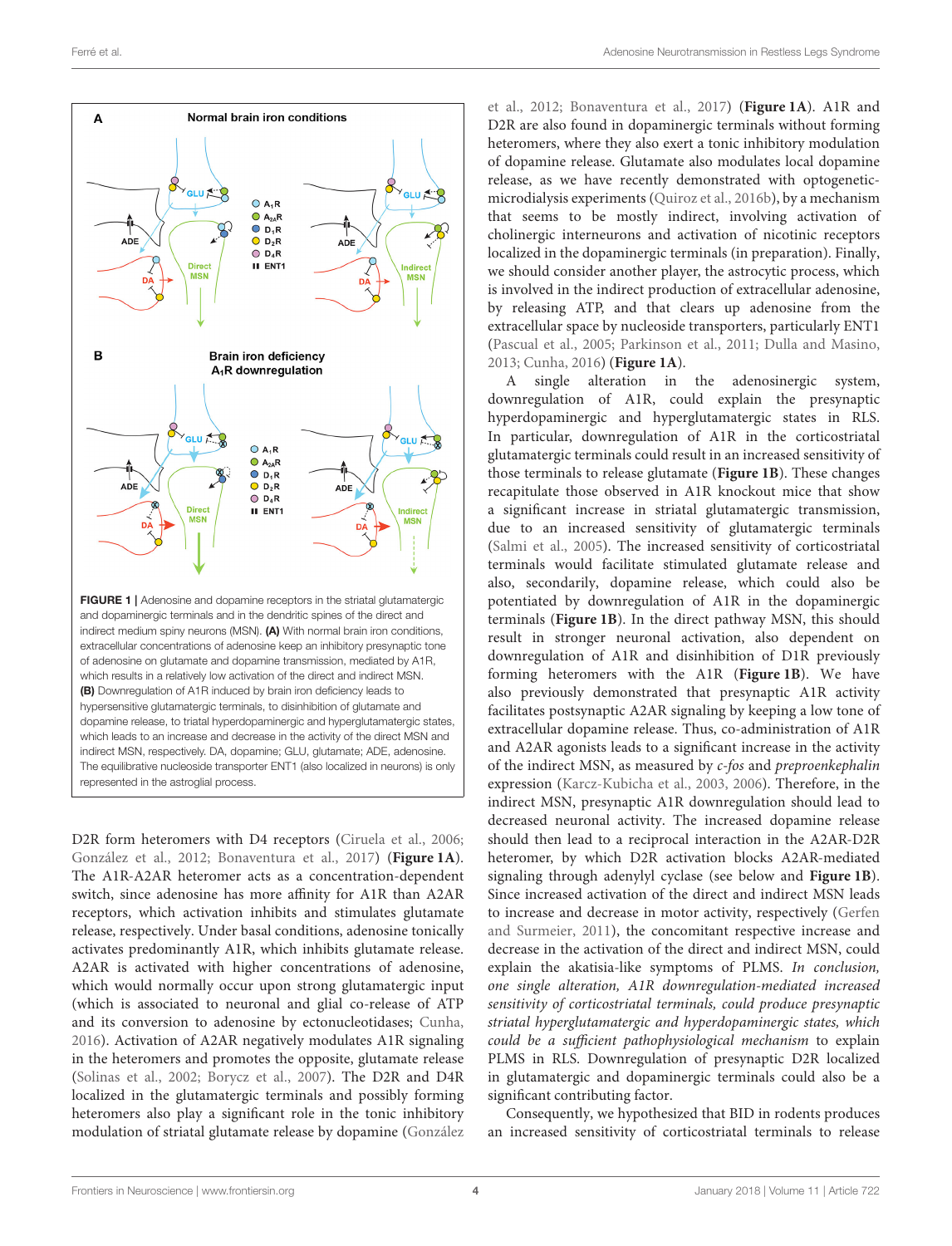glutamate. In that case, corticostriatal terminals could be a main target for the therapeutic effect of drugs clinically successful in RLS. We tested our hypothesis by using the recently introduced optogenetic-microdialysis method, which involves the use of a modified microdialysis probe with an embedded optogenetic fiber. This method allows the delivery of light surrounding the dialysis membrane, around the same discrete area being sampled for extracellular concentrations of glutamate. In addition, the device allows local perfusion by reverse dialysis of drugs (for details, see [Quiroz et al., 2016b\)](#page-12-12). In the first optogenetic-microdialysis study, we injected in the rat prefrontal cortex an adeno-associated virus (AAV) encoding channel-rhodopsin 2 (ChR2) fused to the yellow fluorescent protein (YFP), which allows tracking its localization. After several weeks, ChR2 was expressed by the corticostriatal terminals in the ventral striatum and the implanted optogenetic-microdialysis probe allowed measuring glutamate release by those terminals upon light-induced depolarization. We could then demonstrate that blockade of presynaptic A2AR by perfusion with the A2AR antagonist MSX-3 counteracts optogenetically-induced glutamate release [\(Quiroz et al., 2016b\)](#page-12-12). For the experiments with BID, we aimed at a more motor-involved striatal area, the dorsal striatal area that receives innervation from the agranular motor cortex. This corticostriatal projection has been anatomically well-defined from different studies analyzing striatal neuronal activation upon cortical-electrical stimulation [\(Sgambato et al.,](#page-13-5) [1998;](#page-13-5) [Gerfen et al., 2002;](#page-12-19) [Quiroz et al., 2006\)](#page-12-20). A significant glutamate release could be obtained in both iron-deprived animals and controls when using a frequency of stimulation of 100 Hz [\(Yepes et al., 2017\)](#page-13-6), found to be optimal in previous studies of cortical-electrical and striatal optogenetic stimulation [\(Gerfen et al., 2002;](#page-12-19) [Quiroz et al., 2006,](#page-12-20) [2016b\)](#page-12-12). But decreasing the frequency of stimulation to 60 Hz did not produce a significant glutamate release in control animals, although a significant glutamate release could still be observed in the rats with BID [\(Yepes et al., 2017\)](#page-13-6). These results therefore confirmed the hypothesis of a higher sensitivity of corticostriatal terminals to depolarization-induced glutamate release in the rodent brain with BID. As in our previous study, blockade of A2AR with perfusion with MSX-3 counteracted glutamate release, both in controls at 100 Hz and in iron-deprived animals at 60 Hz (Yepes et al., [2017\)](#page-13-6).

If hypersensitive corticostriatal terminals represent a main pathogenetic mechanism of RLS, they could represent a main target for the therapeutic effect of drugs currently used in RLS. As initial treatment for persistent RLS, the Mayo Clinic Recommendations include either non-ergotic dopamine agonists, such as pramipexole and ropinirole, or  $\alpha_2\delta$  ligands, such as gabapentin; for refractory RLS, the recommendations are combination therapy (dopamine agonist  $+ \alpha_2 \delta$  ligands), replenishment of iron stores or considering opioid treatment (empirically found efficient for PLMS) [\(Garcia-Borreguero et al.,](#page-12-1) [2013;](#page-12-1) [Silber et al., 2013\)](#page-13-7). In fact, perfusion of either the  $\alpha_2\delta$  ligand gabapentin or the dopamine agonists pramipexole or ropinirole blocked glutamate release induced by optogenetic stimulation, both in controls (at 100 Hz) and in iron-deprived animals (at 60 Hz) [\(Yepes et al., 2017\)](#page-13-6). To our knowledge, this represents the first example of a convergence of the two different mechanisms of action of dopaminergic and glutamatergic compounds in the BID rodent. Subsequently, we questioned the identity of dopamine receptor subtypes involved in the pharmacological effect of pramipexole and ropinirole. We have recently reported results of the optogenetic-microdialysis technique in knockin mice expressing the long intracellular domain of D4.7, the product of a polymorphic variant of the D4R gene (DRD4) associated with attention deficit hyperactivity disorder (ADHD) and substance use disorders (SUD) (Bonaventura et al., [2017\)](#page-10-9). When compared with the wild-type mouse D4R, the expanded intracellular domain of the humanized D4R conferred a gain of function, blunting optogenetically-induced corticostriatal glutamate release [\(Bonaventura et al., 2017\)](#page-10-9). These results confirmed a key role of striatal D4R localized in glutamatergic terminals in the control of corticostriatal glutamatergic transmission. Since previous studies also indicated that D2SR (the short isoform of D2R) is also localized in striatal glutamatergic terminals, probably forming heteromers with D4R [\(González et al., 2012\)](#page-12-11), we analyzed the effect of different dopamine receptor antagonists on the effect of pramipexole. Co-perfusion with selective D4R or D2R, but not D3R antagonists, counteracted the effect of pramipexole and the optogenetic stimulation could still increase glutamate release both in controls (at 100 Hz) and in iron-deprived animals (at 60 Hz), therefore indicating that D4R and D2R, but not D3R are the main targets of the inhibitory effects of dopamine receptor agonists on striatal glutamate release [\(Yepes et al.,](#page-13-6) [2017\)](#page-13-6).

# STRIATAL ADENOSINE RECEPTOR HETEROMERS: THE A2AR-D2R HETEROTETRAMER

It is becoming generally accepted that GPCR receptors form pre-coupled functional complexes that include other receptors with the formation of receptor oligomers. The current definition of receptor oligomer is that of "a macromolecular complex composed of at least two (functional) receptor units (protomers) with biochemical properties that are demonstrably different from those of its individual components" [\(Ferré et al., 2009\)](#page-11-18). To understand these unique biochemical properties, we need to understand the basis of allosterism, which is currently defined as "the process by which the interaction of a chemical or protein at one location on a protein or macromolecular complex (the allosteric site) influences the binding or function of the same or another chemical or protein at a topographically distinct site" (Smith and Milligan, [2010\)](#page-13-8). An orthosteric agonist, which binds to the same receptor site than the endogenous transmitter, has two main and independent properties: affinity (the avidity with which it binds to the receptor) and intrinsic efficacy (the power with which the agonist produces its functional response). In classical GPCR allosterism, the allosteric ligand binds to a non-orthosteric site and modifies either of the properties of the orthosteric agonist. In this frame, the GPCR has been usually considered as a monomeric entity. However, accumulating convincing evidence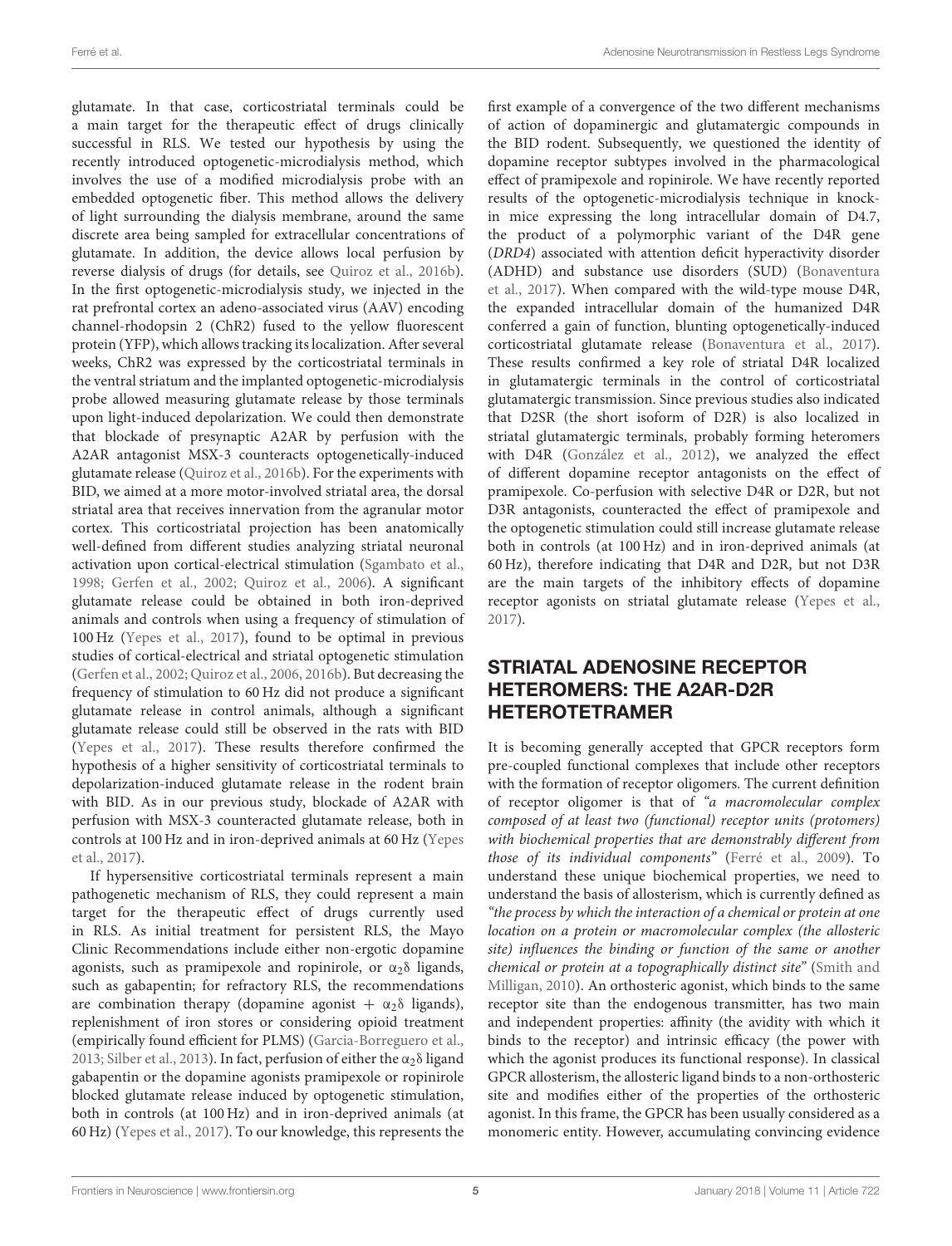indicates that a main GPCR functional unit is constituted by one GPCR homodimer and its cognate G protein [\(Ferré et al., 2014\)](#page-11-19).

Allosterism in the frame of GPCR homodimers implies the possibility of allosteric interactions between orthosteric ligands, either the same or different ligands. The ligand binding to the first protomer modifies either the affinity or intrinsic efficacy of the second protomer. Cooperativity usually refers to the situation where the ligand binding to the first protomer, decreases the affinity of the same ligand binding to the second protomer. But modulator and modulated ligands can also be different orthosteric ligands, agonists or antagonists [\(Casadó et al., 2009;](#page-10-10) [Ferré et al., 2014\)](#page-11-19). With GPCR heteromers, with two different protomers, we also have two possibilities: first, the same ligand, when the protomers are two different receptor subtypes, such as dopamine D1R and D3R or D2R and D4R, or adenosine A1R and A2AR; second, two obligatory different ligands, when the two protomers bind different endogenous ligands, such as A2AR and D2R or A1R and D1R [\(Ferré et al., 2014\)](#page-11-19). One of the first clear clues of this type of allosterism in a GPCR heteromer was obtained from radioligand experiments in membrane preparations from rat striatum, where adenosine A2AR ligands were found to modulate the affinity of D2R ligands in rat striatal membrane preparations [\(Ferré et al., 1991d\)](#page-11-20). In these experiments, the selective A2AR agonist CGS21680 displaced significantly to the right the competitive inhibition curve of dopamine vs. the D2R antagonist tritiated raclopride, indicating a decrease in the affinity of dopamine for the D2R. This experiment also demonstrated, as simultaneously confirmed by [Schiffmann et al. \(1991\)](#page-12-21) from in situ hybridization experiments, that A2AR and D2R are highly co-localized in the same striatal neuron, the indirect MSN.

The possibility of real allosteric interactions between A2AR and D2R ligands strongly suggested direct intermolecular interactions between both receptors. This was later demonstrated first in artificial systems, in mammalian cells transfected with receptors fused to biosensors that only interact when in very close proximity. In Bioluminescence Resonance Energy Transfer (BRET), there is a transfer of energy from a bioluminescent donor, Renilla luciferase (Rluc), to a fluorescent acceptor, such as YFP, and this can only occur when both biosensors are closer than 10 nM. In Bimolecular Fluorescence Complementation (BiFC), two complementary halves of the fluorescent sensor separately fused to the putative interacting receptors should complement and reconstitute YFP and, therefore, its ability to produce fluorescence [\(Canals et al., 2003;](#page-10-6) [Navarro et al., 2010;](#page-12-22) [Bonaventura et al., 2015\)](#page-10-11). These techniques can then be used to determine the biochemical properties of the GPCR heteromer and, indirectly, to allow their identification in the native tissue. Our rationale is to identify and disrupt the heteromerization interface, the domains of the receptors that establish intermolecular interactions. We have in fact found evidence for discrete but strong interactions between intracellular domains and extensive but very specific interactions between transmembrane domains (TMs). From in vitro experiments of peptide interactions with mass spectrometry we found evidence for a very discrete but powerful electrostatic interaction between an arginine-rich domain of the third intracellular loop of the D2R and a phosphate group from a specific serine within the tail of the A2AR (Woods and Ferré, [2005\)](#page-13-9). Transfection of receptors with mutations of either of these residues led to a very significant reduction of BRET [\(Ciruela et al., 2004;](#page-11-21) [Navarro et al., 2010\)](#page-12-22). In addition, the same mutations led to the loss of the ability of the A2AR agonist CGS21680 to decrease the affinity of the D2R agonist quinpirole, which demonstrated that this is, in fact, an allosteric interaction within the A2AR-D2R heteromer [\(Bonaventura et al., 2015\)](#page-10-11).

Synthetic peptides with the amino acid sequence of the interacting domains are becoming a very successful tool to selectively disrupt the intermolecular interactions in GPCR heteromers, and not only in vitro, in transfected mammalian cells, but also in situ, in native tissues, and in vivo, in the experimental animal. For instance, in patch-clamp experiments with slices of the ventral striatum of mice selectively expressing green fluorescence protein (GFP) in D2R-expressing neurons (which allowed the identification of the indirect MSN), CGS21680 acted as a D2R antagonist and blocked the decrease in the neuronal excitability induced by the D2R agonist norpropylapomorphine (NPA; [Azdad et al., 2009\)](#page-10-12). This D2R antagonist-like effect of CGS 21680 was then completely counteracted by the intracellular application of a small peptide with a sequence of the epitope containing the interacting phosphorylated serine of the tail of the A2AR [\(Azdad et al., 2009\)](#page-10-12). The efficacy of CGS21680 to counteract the effect of a high concentration of NPA indicated that the A2AR agonist modulates not only the affinity, but also the efficacy of the D2R agonist (Azdad et al., [2009\)](#page-10-12). These results demonstrate the very significant role of the allosteric interaction within the A2AR-D2R heteromer in the modulation of the function of the indirect MSN. More recently we used peptides with amino acid sequences of TMs to explore the involvement of the transmembrane intermolecular interactions. First, we studied which TM-peptides can disrupt A2AR-D2R heteromerization in vitro by BiFC experiments (which were selected over BRET experiments due to the significant interference of Rluc function by the TM-peptides; [Guitart et al., 2014\)](#page-12-23). BiFC was selectively disrupted by peptides with the sequence of TM 5 of A2AR and D2R, but not with the corresponding TM7 peptides (Bonaventura et al., [2015\)](#page-10-11). Then, the same specific disrupting peptides were used in experiments with proximity ligation assay (PLA), an antibody-based technique which allows identification of receptor complexes in native tissues [\(Trifilieff et al., 2011\)](#page-13-10). Notably, the number of complexes was significantly reduced by the specific disrupting peptides, demonstrating the existence of A2AR-D2R heteromers in situ, in the striatum [\(Bonaventura et al.,](#page-10-11) [2015\)](#page-10-11).

The allosteric interaction in the A2AR-D2R heteromer that determines the ability of A2AR agonists to act D2R antagonists and counteract D2R-mediated decrease in the excitability of the indirect MSN could explain many results of previous behavioral studies, such as the ability of adenosine agonists to reduce the locomotor activity induced by D2R agonists in reserpinized mice or the opposite effect with adenosine receptor antagonists, such as caffeine [\(Ferré et al., 1991a](#page-11-22)[,b\)](#page-11-23). The effect of adenosine antagonists indicated that endogenous adenosine exerts a tonic influence on D2R signaling through the A2AR-D2R heteromer.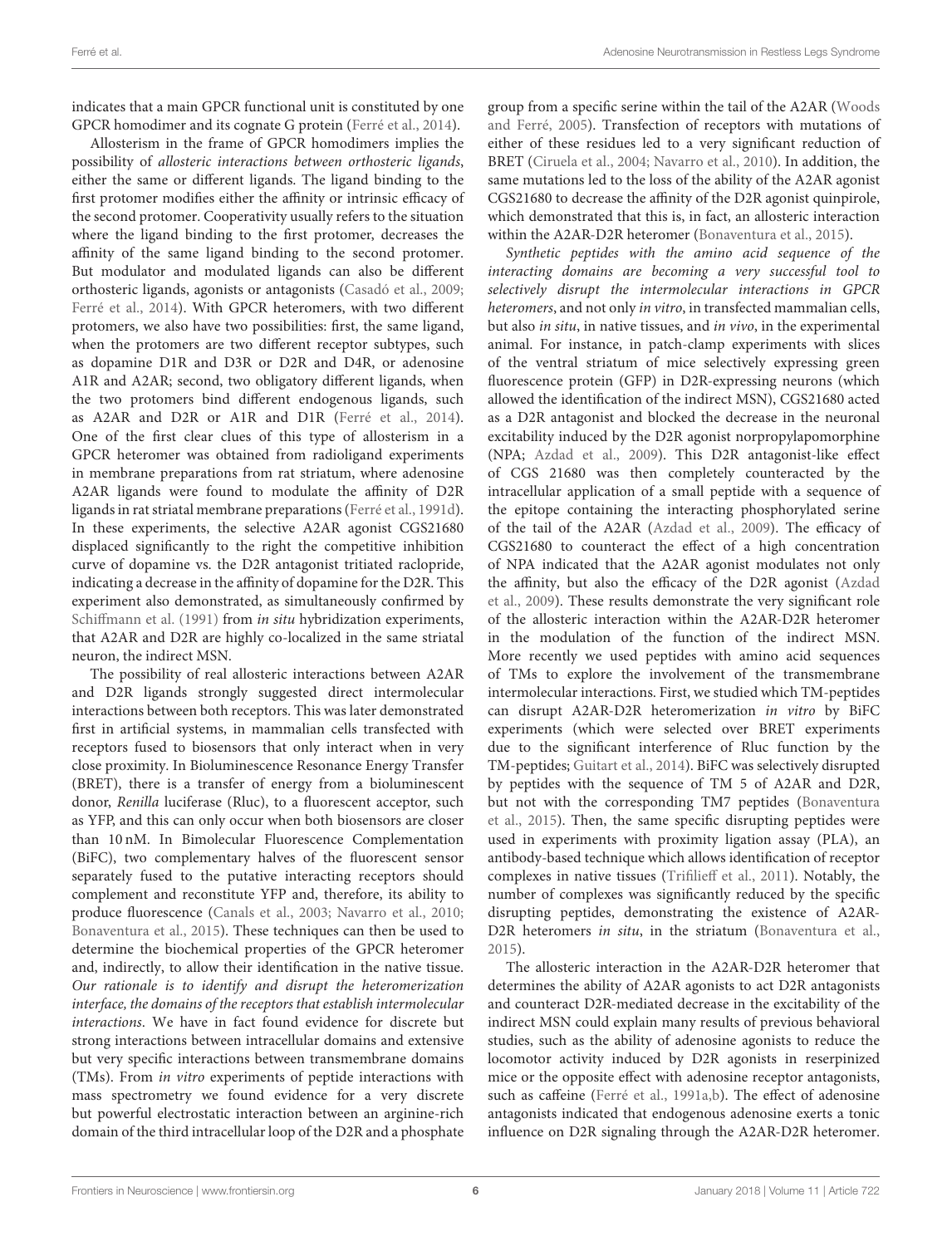It is now becoming accepted that the psychostimulant effects of caffeine (a non-selective A1R and A2AR antagonist) and selective A2AR antagonists depend on the blockade of the tonic effect of endogenous adenosine mediated by the A2AR-D2R heteromer [\(Ferré, 2016\)](#page-11-24). Not surprisingly, we also found that A2AR agonists produce catalepsy, which was counteracted by adenosine antagonists, like theophylline [\(Ferré et al., 1991c\)](#page-11-25). But it was also counteracted by D2R agonists, indicating the existence of a possible reciprocal interaction, by which D2R activation decreases the effect of A2AR activation [\(Ferré et al., 1991c\)](#page-11-25). In fact, A2AR and D2R are respectively coupled to Gs/olf (Gs for short) and Gi/o proteins (Gi for short) and we would expect an antagonistic interaction at adenylyl cyclase level, the canonical interaction by which activation of a Gi-coupled receptor counteracts adenylyl cyclase activation, cAMP accumulation, induced by activation of a Gs-coupled receptor [\(Gilman, 1987\)](#page-12-24). We explored this possibility in mammalian cells transfected with A2AR and D2R and found that this is the case, that the D2R agonist quinpirole completely antagonizes CGS21680-induced cAMP accumulation and the concomitant downstream signaling, such as an increase in the expression of the immediate-early gene  $c$ -fos [\(Kull et al.,](#page-12-25) [1999\)](#page-12-25). This reciprocal D2R-A2AR interaction could also explain the ability of non-selective adenosine receptor antagonists like caffeine and theophylline, as well as selective A2AR antagonists, to counteract the behavioral effects of D2R antagonists, such as catalepsy induced by haloperidol [\(Casas et al., 1988;](#page-10-13) Kanda et al., [1994;](#page-12-26) [Shiozaki et al., 1999;](#page-13-11) [Morelli and Wardas, 2001\)](#page-12-27). This would also imply the existence of a tone of endogenous dopamine mediated by D2R that counteracts the effects of a tone of endogenous adenosine mediated by A2AR. The blockade of D2R releases A2AR signaling and it is then endogenous adenosine that produces catalepsy upon haloperidol administration. This has been demonstrated in several ex vivo studies, where the increase in striatal expression of c-fos induced by a D2R antagonist is blocked by non-selective adenosine receptor antagonists and by selective A2AR, but not A1R antagonists (see for instance Pardo et al., [2013\)](#page-12-28).

Next obvious question is how two apparently incompatible interactions, the allosteric and the canonical interactions, coexist, and if the canonical interaction also depends on heteromerization. That took us to reconsider the quaternary structure of the A2AR-D2R heteromer, since, just because of steric hindrance, a heterodimer cannot bind simultaneously two G proteins. We therefore established the following hypotheses: first, that heteromers are often heterotetramers, heteromers of homodimers coupled to their preferred G protein; second, that the heterotetramer enables the canonical antagonistic Gs-Gi interaction; third, that the heterotetramer gives the frame for the pre-coupling of the two receptors involved in the canonical interaction, their respective G proteins and the effector adenylyl cyclase [\(Ferré, 2015\)](#page-11-26) (**[Figure 2A](#page-7-0)**). Using a double complementation assay, with both BiFC and Rluc complementation, fusing the complementary halves of the BRET biosensors to different molecules of A2AR and D2R, we could demonstrate that such a quaternary structure is in fact possible in transfected cells [\(Bonaventura et al., 2015\)](#page-10-11). Subsequently, we have used all possible 14 TM-peptides corresponding to the seven TMs of A2AR and the seven TMs of D2R and studied the interface of not only A2AR and D2R, but also the A2AR and D2R homodimers in BiFC experiments. Significantly, only one peptide, TM6 of A2A, disrupted A2AR dimerization, and only one peptide, TM6 of D2R, disrupted D2R dimerization. Furthermore, again TM5, but also TM4, of both A2AR and D2R disrupted A2AR-D2R heteromerization (Navarro et al., submitted). Importantly, taking into account these results, as well as the crystal structure of the A2AR, the D3R (as homologous to the D2R) and the  $β_2$  adrenergic receptor in complex with Gs, computerized modeling allowed only one solution, a linear quaternary structure of the A2AR-D2R heterotetramer, with two internal protomers that provide the heteromeric interface and two external protomers that couple to the alpha subunits of their respective G protein (Navarro et al., submitted).

We have then addressed the possible dependence on heteromerization of the A2AR-D2R canonical interaction in striatal cells in culture, where we previously showed that quinpirole counteracts cAMP accumulation induced by CGS21680 [\(Navarro et al., 2014\)](#page-12-29). First, we could demonstrate the existence of the A2AR-D2R heteromers in the striatal cultures with PLA. Thus, TM4 and TM5, but not TM6 or TM7, of both A2AR and D2R disrupted the A2AR-D2R complexes (Navarro et al., submitted). Then, only the peptides that disrupted heteromerization disrupted the canonical interaction. Therefore, we could confirm that the canonical interaction is a biochemical property of the A2AR-D2R heterotetramer. In conclusion, both the allosteric and the canonical interactions are biochemical properties of the A2AR-D2R heterotetramer, which acts as a molecular device that integrates the adenosinergic and dopaminergic signals in the indirect MSN. The output is mostly determined by the dopaminergic input (high and low for positive and negative reward prediction errors; [Ferré, 2017\)](#page-11-27) and amplified by the wining A2AR-D2R interaction, either allosteric or canonical [\(Ferré, 2016,](#page-11-24) [2017\)](#page-11-27). In addition, from experiments with BRET and BiFC, fusing the biosensors to the A2AR or D2R and to adenylcyl cyclase type 5 (AC5), we obtained evidence for the pre-coupling of the A2AR-D2R heterotetramer, Gs and Gi proteins and the effector adenylyl cyclase subtype 5 (AC5). Taking into account our results with TM peptides corresponding to the putative TMs of adenylyl cyclase, computer modeling (now also including Gs in complex with the catalytic domains of adenylyl cyclase) suggested that one heterotetramer can bind two molecules of AC and that one molecule of AC can bind two heterotetramers, allowing the formation of high-order oligomers with alternative links of heterotetramers and AC (Navarro et al., submitted).

# STRIATAL ADENOSINE RECEPTOR HETEROMERS: THE A1R-A2AR AND A1R-D1R HETEROTETRAMERS

The A2AR-D2R heterotetramer is the most studied and best characterized GPCR heteromer. Therefore, it can then be used as a model for establishing similarities and differences in the biochemical properties of other GPCR heteromers. Apart from the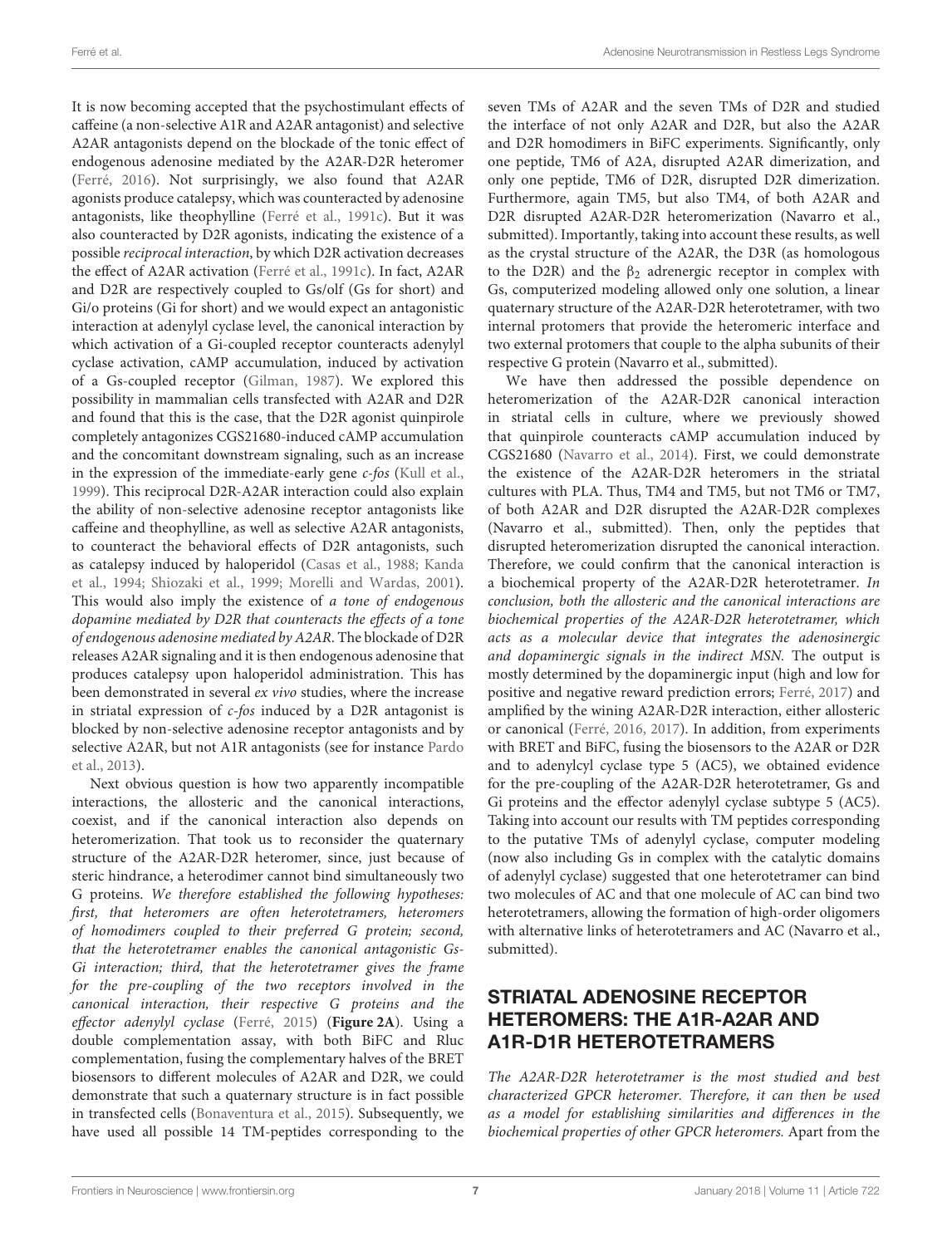

<span id="page-7-0"></span>heterotetramer, constituted by homodimers of the Gs-coupled A2AR and the Gi-coupled D2R, enables two types of reciprocal antagonistic interactions: an allosteric interaction, by which A2AR ligands modulate the affinity and intrinsic efficacy of D2R ligands, and a canonical interaction at the adenylyl cyclase (AC) level, by which D2R agonists inhibit A2AR agonists-mediated AC activation. (B) The A1R-A2AR heterotetramer, constituted by homodimers of the Gs-coupled A2AR and the Gi-coupled A1R, enables an allosteric interaction, by which A2AR ligands modulate the affinity and intrinsic efficacy of A1R ligands, but does not enable a canonical interaction at the AC level; A1R signals independently through voltage-dependent  $Ca^{2+}$  channels. (C) The A1R-D1R heterotetramer, constituted by homodimers of the Gs-coupled D1R and the Gi-coupled A1R, enables unidirectional nonreciprocal allosteric and canonical antagonistic interactions, with A1R ligands modifying the ligand binding properties and adenylyl cyclase activation induced by D1R agonists.

A2AR-D2R heteromer, the same tetrameric quaternary structure has been observed for four additional striatal Gs-Gi-coupled heteromers which could also be involved in the pathophysiology of RLS: the A1R-A2AR heterotetramer [\(Ciruela et al., 2006;](#page-11-16) [Navarro et al., 2016\)](#page-12-30) and the A2AR-CB1R heterotetramer (in preparation), both localized in the striatal glutamatergic terminals, and the D1R-D3R heterotetramers [\(Fiorentini et al.,](#page-11-28) [2008;](#page-11-28) [Marcellino et al., 2008;](#page-12-31) [Guitart et al., 2014\)](#page-12-23) and the A1R-D1R heterotetramer (in preparation), both localized in the direct MSN. The D2SR-D4R heteromer, on the other hand, is

only coupled to Gi proteins and, so far, we do not know if its predominant quaternary structure is dimeric or tetrameric. As mentioned above, the A2AR-D2R heteromer is probably indirectly involved in the dysregulation of striatal function that leads to PLMS symptoms, related to a predominant canonical interaction, the D2R-mediated inhibition of A2AR-mediated signaling, associated to the presynaptic hyperdopaminergic state. But, as also mentioned above, BID-induced downregulation of A1R seems could be a main pathogenetic mechanism in RLS, which should imply a more direct involvement of the A1R-A2AR and A1R-D1R heteromers. Interestingly, the analysis of the structure (homo and heteromeric interfaces) and biochemical properties of the different heterotetramers discloses differences that differ from those of the A2AR-D2R heterotetramer. Significantly, those biochemical differences closely relate to their properties as modulators of neuronal function (excitability, neurotransmitter release).

As mentioned above, the A1R-A2AR heterotetramer acts as a concentration-dependent switch, since adenosine has more affinity for the A1R than for the A2AR, allowing low concentrations of adenosine to inhibit and high concentrations to stimulate striatal glutamate release, by activating A1R and A2AR, respectively [\(Ciruela et al., 2006\)](#page-11-16). Different from postsynaptic receptors (see above), studies with selective antagonists indicate that striatal presynaptic A2AR are not tonically activated by adenosine while presynaptic A1R are tonically activated, particularly in specific striatal compartments. Thus, A1R antagonists increase, while A2AR antagonists do not modify, the striatal extracellular concentration of glutamate [\(Solinas et al., 2002;](#page-13-4) [Borycz et al., 2007\)](#page-10-8). This might be related to the higher density of postsynaptic receptors and also indicates that presynaptic A1R are more sensitive than presynaptic A2AR to the variations of endogenous adenosine. Clearly, the A1R-A2AR heteromer-mediated concentrationdependent switch mechanism cannot be explained in the frame of a canonical interaction at the level of adenylyl cyclase, where the result of the activation of a Gi-coupled receptor depends on its ability to counteract adenylyl cyclase activation by a Gs-coupled receptor. In fact, we have obtained evidence for the lack of existence of canonical interaction in the A1R-A2AR heterotetramer (Navarro et al., submitted) (**[Figure 2B](#page-7-0)**). Thus, in the glutamatergic terminals, A1R can signal independently of A2AR within the A1R-A2AR heteromer, most probably by a βγ-dependent-mediated inhibition of presynaptic voltage-dependent  $Ca^{2+}$  channels [\(Wu and Saggau, 1997;](#page-13-2) [Gonçalves and Queiroz, 2008\)](#page-12-32). Yet, when reaching the right concentration to bind A2AR, adenosine inhibits A1R function by a negative allosteric interaction and promotes glutamate release by activating adenylyl cyclase [\(Ciruela et al., 2006;](#page-11-16) Gonçalves and Queiroz, [2008\)](#page-12-32) (**[Figure 2B](#page-7-0)**). The same mechanism has also been described in cortical astrocytes in culture, where A1R-A2AR heteromers modulate GABA uptake (Cristóvão-Ferreira et al., [2013\)](#page-11-29). In addition, evidence for A2AR-D2R heteromers that modulate glutamate release has recently been obtained in striatal astrocytes in culture [\(Cervetto et al., 2017\)](#page-11-30). The presence and functional significance of these astrocytic adenosine receptor heteromers need still to be determined.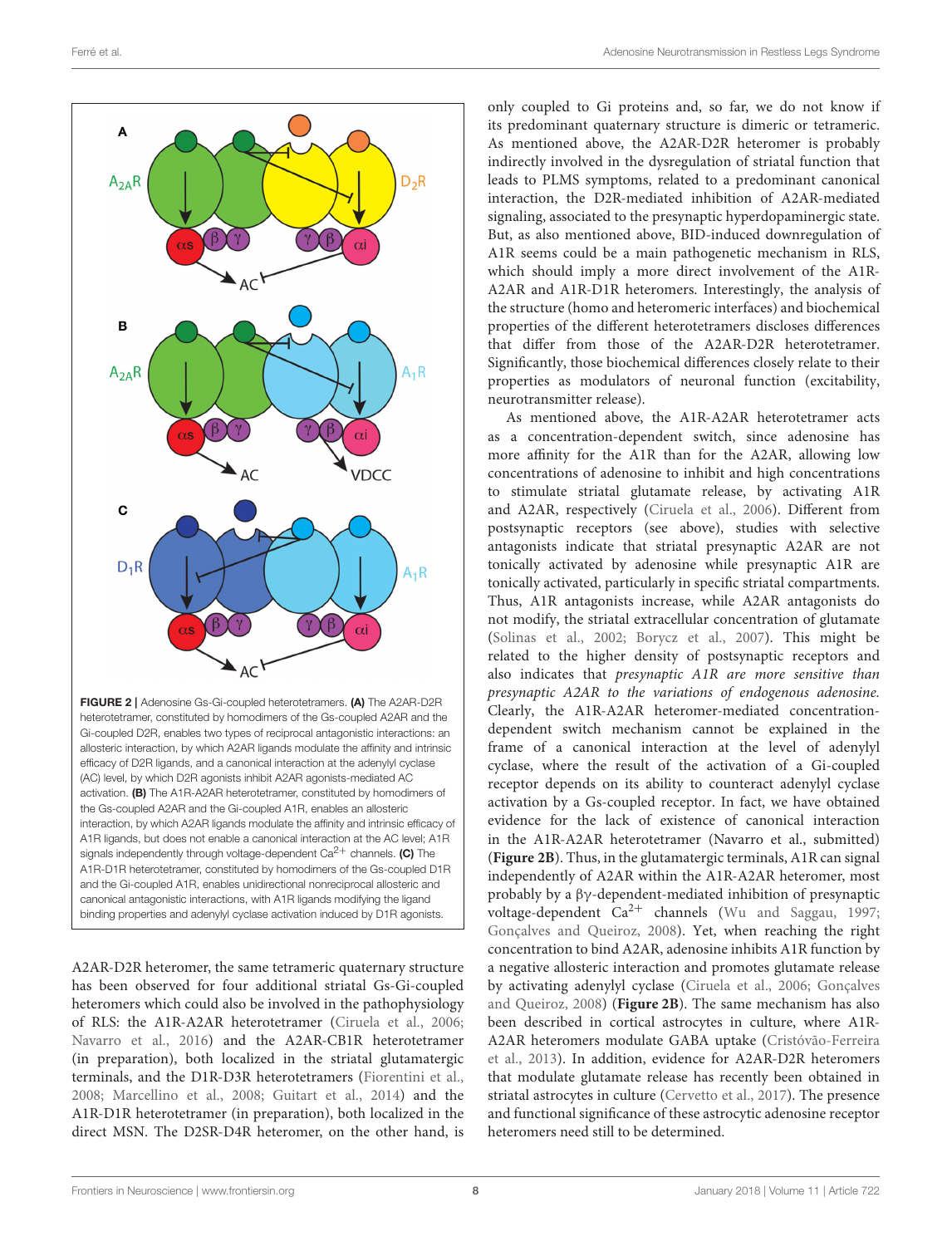Soon after the discovery of specific pharmacological interactions between A2AR and D2R, similar antagonistic interactions were observed with A1R and D1R ligands, with A1R agonists and antagonists promoting the specific inhibition and facilitation of D1R agonist-mediated locomotor activation, respectively [\(Ferré et al., 1994,](#page-11-31) [1996\)](#page-11-14). Similarly, specific biochemical and possibly intermolecular interactions were reported which pointed to the existence of A1R-D1R heteromers [\(Ferré et al., 1998;](#page-11-32) [Ginés et al., 2000\)](#page-12-4), and which would selectively modulate the function of the direct MSN [\(Ferré et al., 1994,](#page-11-31) [1997,](#page-11-9) [1999\)](#page-11-33). The initial studies in mammalian transfected cells indicated the existence of both allosteric and canonical interactions, but, different to those in the A2AR-D2R heteromer, not reciprocal, with A1R ligands modifying the ligand binding properties and adenylyl cyclase activation induced by D1R agonists [\(Ferré et al., 1998\)](#page-11-32) (**[Figure 2C](#page-7-0)**). Using TM peptides, BiFC and PLA experiments, we have now obtained experimental evidence for the tetrameric structure of A1R-D1R, for the dependence on heteromerization for the canonical interaction and for the presence of the heteromer in striatal tissue (Moreno et al. in preparation) and the spinal motoneuron (Rivera-Oliver et al., submitted). The spinal A1R-D1R heterotetamer can explain the recently demonstrated spinally-generated caffeine-induced locomotor activation in rats [\(Acevedo et al., 2016\)](#page-10-14), and we put forward the hypothesis that it can represent a mechanism involved in the spinal component of RLS [\(Trenkwalder and Paulus, 2010\)](#page-13-12).

# TARGETING ADENOSINE NEUROTRANSMISSION IN RLS: THE EQUILIBRATIVE TRANSPORTER ENT1

Apart from the striatum, which could represent a main locus for the alteration of sensory-motor integration in RLS, involved in PLMS symptoms, hypoadenosinergic transmission should also occur in other brain areas. In fact, as mentioned above, we could also demonstrate downregulation of A1R in the cortex of mice with severe and less severe BID [\(Quiroz et al., 2016a\)](#page-12-9). As mentioned above, adenosine is a main mediator of sleepiness following prolonged wakefulness, which determines its extracellular accumulation in the basal forebrain, cortex, and hypothalamus. Upon activation of A1R, this accumulation leads to inhibition of the cells of origin of the corticopetal basal forebrain system [\(McCarley, 2007;](#page-12-6) [Ferré,](#page-11-13) [2010\)](#page-11-13) and the prefrontal corticofugal neurons that innervate the cells of origin of the pontine ascending arousal systems [\(Van Dort et al., 2009\)](#page-13-13). Upon activation of both A1R and A2AR, adenosine also inhibits the hypothalamic histaminergic and orexinergic ascending arousal systems [\(McCarley, 2007;](#page-12-6) [Ferré, 2010\)](#page-11-13). BID-mediated A1R downregulation in the basal forebrain, cortex, and hypothalamus, could then be the main pathophysiological mechanism responsible for the hyperarousal and sleep disturbances of RLS. In fact, experimental data strongly suggest that A1R is a marker of the homeostatic sleep response, of the need for recovery of lack of sleep. This includes the rebound sleepiness and the cumulative sleepiness after acute and chronic sleep deprivation, respectively [\(Bjorness et al., 2009,](#page-10-15) [2016;](#page-10-16) Kim et al., [2012\)](#page-12-33). It has in fact been demonstrated that acute and chronic sleep deprivation lead to A1R upregulation in the brain, including both cortex and striatum [\(Elmenhorst et al., 2007,](#page-11-34) [2009;](#page-11-35) [Kim et al., 2012,](#page-12-33) [2015\)](#page-12-34). Finally, as mentioned above, spinal A1R downregulation, and particularly in the motoneuron, could decrease the D1R inhibition, by decreasing the stoichiometry of D1R forming heteromers with D1R.

If A1R downregulation-dependent hypoadenosinergic transmission represents a significant pathogenetic factor in RLS and is directly or indirectly involved in the symptoms of both PLMS and hyperarousal, administration of A1R agonist should represent a successful therapeutic strategy. Unfortunately, A1R agonists cannot be used as direct targets, since they produce very significant peripheral effects, namely pronounced bradycardia and hypotension [\(Schindler et al., 2005\)](#page-12-35). An alternative strategy would be to increase the adenosine tone below the limit of activation of presynaptic A2AR, with inhibitors of adenosine transporters or adenosine metabolism. Our initial choice is focusing on equilibrative nucleoside transporters. Nucleoside transporters are not only important as a mechanism to salvage extracellular nucleosides for intracellular synthesis of nucleotides, but they are also important as regulators of the extracellular levels of adenosine and as providers of an endogenous tone of adenosinergic neurotransmission mediated by adenosine receptors. In mammals, there are two types of nucleoside transporters, equilibrative and concentrative, which mediate a bidirectional equilibrative transport driven by chemical gradient and a unidirectional concentration transport driven by sodium electrochemical gradient, respectively (Parkinson et al., [2011\)](#page-12-14). Adenosine uptake in the brain occurs primarily by facilitated diffusion via equilibrative transporters, which pharmacological blockade is associated with an accumulation of adenosine in the extracellular space [\(Parkinson et al., 2011;](#page-12-14) [Dulla and Masino, 2013;](#page-11-17) [Cunha, 2016\)](#page-11-12). From the four types of equilibrative transporters so far identified (ENT1, ENT2, ENT3, and ENT4), ENT1 and ENT2 are the most expressed in the brain, both by neurons and astrocytes [\(Parkinson et al.,](#page-12-14) [2011\)](#page-12-14). Nevertheless, some studies suggest that ENT1 has a more salient role in determining the concentration of extracellular adenosine in the brain and its dependence on glutamate receptor activation [\(Alanko et al., 2006;](#page-10-17) [Bicket et al., 2016\)](#page-10-18). Furthermore, of importance for the present discussion, ENT1 (but not ENT2) shows a regional co-localization with A1R, which supports an important role of ENT1-mediated transport of adenosine in the control of the neuromodulatory actions mediated by A1R in the human brain [\(Jennings et al., 2001\)](#page-12-36).

We can therefore deduce that ENT1 inhibitors could be useful therapeutic agents in RLS. Importantly, some non-selective ENT1/ENT2 inhibitors such as dipyridamole are already being medically used for other clinical purposes. Dipyridamole is used as an inhibitor of platelet aggregation to decrease the risk of thromboembolic complications and recurrence of stroke in patients known to have atherosclerotic cerebrovascular disease. Its effect depends on a combination of mechanisms, including cAMP accumulation in platelets induced by phosphodiesterase inhibition and activation of A2AR by an increased extracellular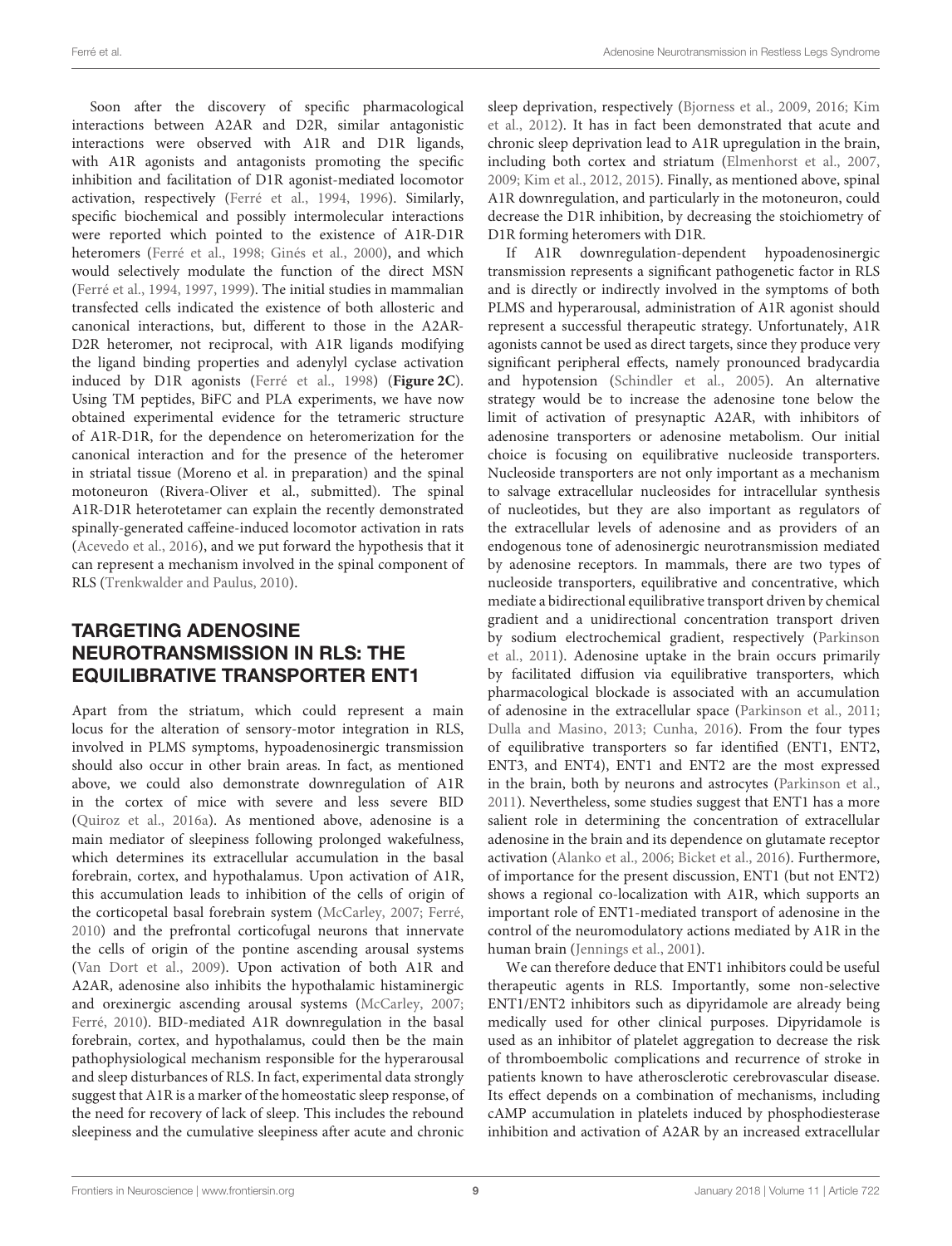adenosine secondary to ENT1/2 inhibition in microvascular endothelial cells [\(Kim and Liao, 2008\)](#page-12-37). However, the possible use of dipyridamole (and other ENT1/ENT2 inhibitors) as a central nervous system agent remains uncertain in view of its reported low ability to cross the blood-brain barrier [\(Sollevi,](#page-13-14) [1986;](#page-13-14) [Parkinson et al., 2011\)](#page-12-14) and, to our knowledge, it is not well-established if systemic administration of dipyridamole in the experimental animal leads to behaviorally significant increases in the extracellular levels of adenosine.

Using the classical reserpinized mice model, we evaluated the ability of the systemic administration of dipyridamole to promote an increase in the adenosinergic tone in the brain. In that case, dipyridamole should counteract the locomotor activating effects of D1R and D2R, by acting on striatal A1R-D1R and A2AR-D2R heteromers [\(Ferré et al., 1991a,](#page-11-22)[b,](#page-11-23) [1994\)](#page-11-31), and the effect of dipirydamol should then be counteracted by a non-selective A1R/A2AR antagonist, like caffeine. This model, in fact, has been very useful for the discovery of the specific antagonistic interactions between adenosine and dopamine receptor ligands that led to the discovery the A2AR-D2R and A1R-D1R heteromers. As shown in **[Figure 3](#page-9-0)**, dipyridamole, at a minimal dose of 30 mg/kg, significantly decreased the locomotoractivating effect of equipotent doses of the D1R agonist SKF81297 and the D2R agonist quinpirole (5 mg/kg in both cases). As expected, caffeine (30 mg/kg) did not produce a significant effect on its own but significantly potentiated the locomotor activation induced by either agonist. In both cases, the depressant effect of dipyridamole was totally counteracted by caffeine (**[Figure 3](#page-9-0)**). The results, therefore, can entirely be explained by the ability of systemically administered dipyridamole to promote an increase in the basal extracellular levels of striatal adenosine than normally exert a tonic activating effect on postsynaptic A1R-D1R and A2AR-D2R heteromers. Also, such an increase should be expected to increase the activation of presynaptic A1R and hopefully restore the hyperdopaminergic and hyperglutamatergic state in RLS patients. Optogenetic-microdialysis experiments are in progress to demonstrate the ability of dipyridamole to inhibit glutamatergic neurotransmission in hypersensitive corticostriatal terminals in BID rats.

In view of the evidence for the central adenosinergic effect of dipyridamole in reserpinized mice, we explored the possible clinical efficacy of dipyridamole in a prospective 2-month open trial in 13 previously untreated patients diagnosed with idiopathic RLS (García-Borreguero et al., submitted). Therapeutic response was defined as at least a 50% improvement in the "International RLS Scale" and the "Multiple Suggested Immobilization Tests." Sleep efficiency (SE%), sleep latency and other standard scales were used to evaluate sleep dysfunction and hyperarousal. Dipyridamole was well-tolerated and only two patients had to discontinue at the beginning of the trial due to dizziness. Six and four out of the thirteen patients were full and partial responders, respectively, and only three patients had no significant response. Importantly, not only there was a significant effect of subjective symptoms, but also of PLMS and sleep complaints. These are, of course, preliminary results which could be influenced by a placebo effect and, therefore, await confirmation by a more extensive double-blind clinical trial.



<span id="page-9-0"></span>Confirmation of the therapeutic effect of dipyridamole in RLS would bring ENT1 inhibition as a new therapeutic approach for RLS, offering an alternative to dopaminergic drugs and, therefore, to their long-term complications, mainly augmentation. This is an overall increase in symptom severity and intensity and represents a common complication of all dopaminergic drugs, with prevalence rates of nearly 50%, and is a common cause of treatment failure [\(Earley et al., 2014;](#page-11-2) [Ferré et al., 2017\)](#page-11-36).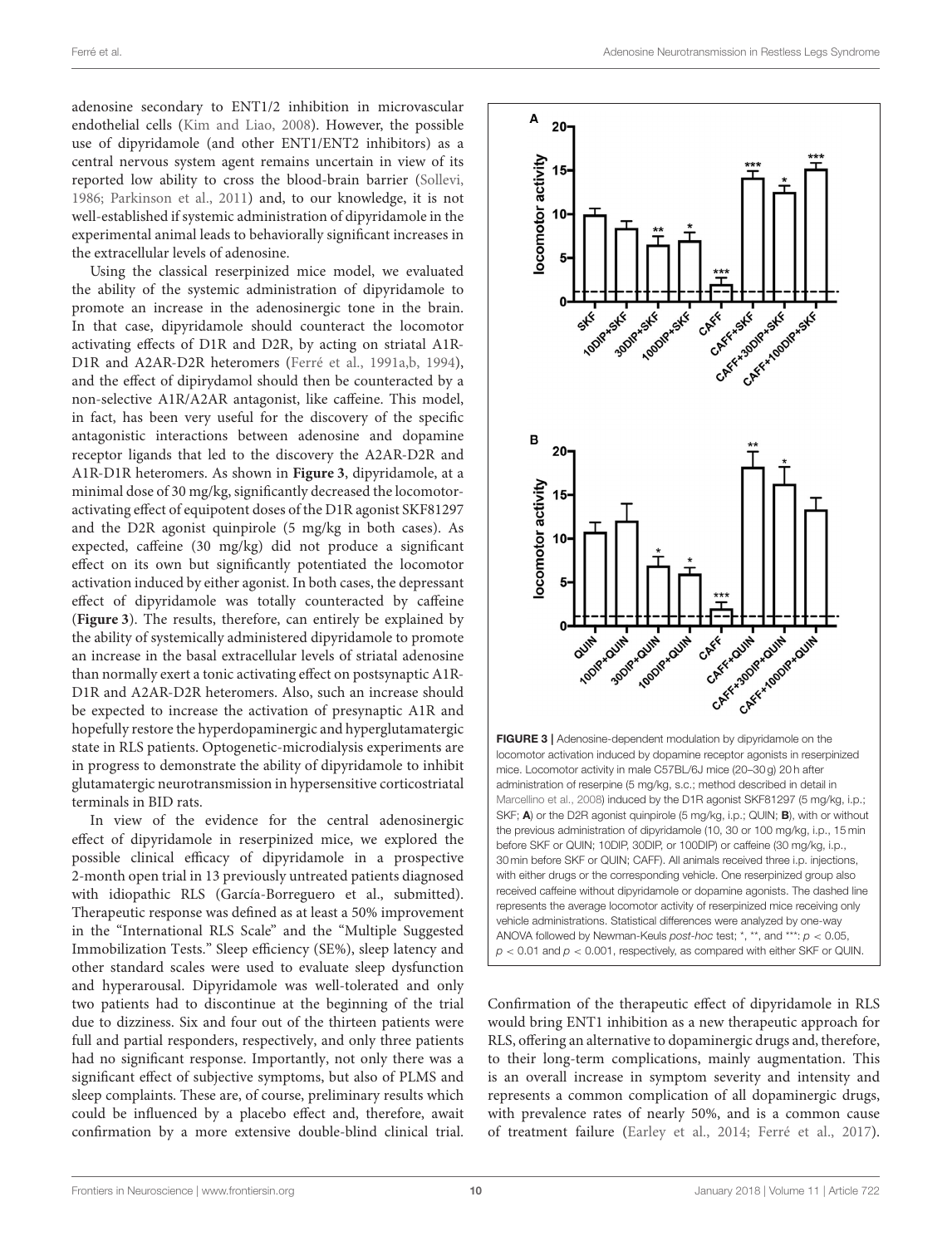Furthermore, our preliminary results suggest that, in contrast to dopaminergic agonists, ENT1 inhibitors should be effective not only for the treatment of dysesthesias and PLMS, but also for sleep complaints and hyperarousal in RLS. In addition to dipyridamole, there are other marketed compounds with ENT1 inhibitory activity already used at the clinical level for their vascular relaxation and platelet inhibition (ticagrelor, dilazep) or their anti-inflamatory effects (sulindac). The challenge would nevertheless be to obtain new potent and selective ENT1 (or ENT1/ENT2) inhibitors with significant brain penetration.

It conclusion, the main tenet of this essay is that a main mechanism responsible for PLMS and hyperarousal in RLS can be a BID-induced hypoadenosinergic state, with downregulation of A1R. This mechanism may disrupt the adenosine-dopamine-glutamate balance uniquely controlled by adenosine and dopamine receptor heteromers in the striatum and also the A1R-mediated inhibitory control of glutamatergic neurotransmission in the cortex and other non-striatal brain areas and in the spinal cord. We then provide preclinical and clinical evidence for a possible new alternative therapeutic strategy for RLS, increasing the adenosinergic tone in the CNS with ENT1 inhibitors.

### **REFERENCES**

- <span id="page-10-14"></span>Acevedo, J., Santana-Almansa, A., Matos-Vergara, N., Marrero-Cordero, L. R., Cabezas-Bou, E., and Díaz-Ríos, M. (2016). Caffeine stimulates locomotor activity in the mammalian spinal cord via adenosine A1 receptor-dopamine D1 receptor interaction and PKA-dependent mechanisms. Neuropharmacology 101, 490–505. doi: [10.1016/j.neuropharm.2015.10.020](https://doi.org/10.1016/j.neuropharm.2015.10.020)
- <span id="page-10-17"></span>Alanko, L., Porkka-Heiskanen, T., and Soinila, S. (2006). Localization of equilibrative nucleoside transporters in the rat brain. J. Chem. Neuroanat. 31, 162–168. doi: [10.1016/j.jchemneu.2005.12.001](https://doi.org/10.1016/j.jchemneu.2005.12.001)
- <span id="page-10-5"></span>Allen, R. P., Auerbach, S., Bahrain, H., Auerbach, M., and Earley, C. J. (2013a). The prevalence and impact of restless legs syndrome on patients with iron deficiency anemia. Am. J. Hematol. 88, 261–264. doi: [10.1002/ajh.23397](https://doi.org/10.1002/ajh.23397)
- <span id="page-10-3"></span>Allen, R. P., Barker, P. B., Horská, A., and Earley, C. J. (2013b). Thalamic glutamate/glutamine in restless legs syndrome: increased and related to disturbed sleep. Neurology 80, 2028–2034. doi: [10.1212/WNL.0b013e318294b3f6](https://doi.org/10.1212/WNL.0b013e318294b3f6)
- <span id="page-10-2"></span>Allen, R. P., Connor, J. R., Hyland, K., and Earley, C. J. (2009). Abnormally increased CSF 3-Ortho-methyldopa (3-OMD) in untreated restless legs syndrome (RLS) patients indicates more severe disease and possibly abnormally increased dopamine synthesis. Sleep Med. 10, 123–128. doi: [10.1016/j.sleep.2007.11.012](https://doi.org/10.1016/j.sleep.2007.11.012)
- <span id="page-10-4"></span>Allen, R. P., and Earley, C. J. (2007). The role of iron in restless legs syndrome. Mov. Disord. 18, S440–S448. doi: [10.1002/mds.21607](https://doi.org/10.1002/mds.21607)
- <span id="page-10-1"></span>Allen, R. P., Stillman, P., and Myers, A. J. (2010). Physician-diagnosed restless legs syndrome in a large sample of primary medical care patients in western Europe: prevalence and characteristics. Sleep Med. 11, 31–37. doi: [10.1016/j.sleep.2009.03.007](https://doi.org/10.1016/j.sleep.2009.03.007)
- <span id="page-10-0"></span>Allen, R. P., Walters, A. S., Montplaisir, J., Hening, W., Myers, A., Bell, T. J., et al. (2005). Restless legs syndrome prevalence and impact: REST general population study. Arch. Intern. Med. 165, 1286–1292. doi: [10.1001/archinte.165.11.1286](https://doi.org/10.1001/archinte.165.11.1286)
- <span id="page-10-12"></span>Azdad, K., Gall, D., Woods, A. S., Ledent, C., Ferré, S., and Schiffmann., S. N. (2009). Dopamine D2 and denosine A2A receptors regulate NMDA-mediated excitation in accumbens neurons through A2A-D2 receptor heteromerization. Neuropsychopharmacology 34, 972–986. doi: [10.1038/npp.2008.144](https://doi.org/10.1038/npp.2008.144)
- <span id="page-10-7"></span>Bamford, N. S., Zhang, H., Schmitz, Y., Wu, N. P., Cepeda, C., Levine, M. S., et al. (2004). Heterosynaptic dopamine neurotransmission

## ETHICS STATEMENT

All animals used in the study were maintained in accordance with the guidelines of the National Institutes of Health Animal Care and the animal research conducted to perform this study was approved by the NIDA IRP Animal Care and Use Committee (protocol #: 15-BNRB-73).

### AUTHOR CONTRIBUTIONS

WR, AS, and DG-B performed the experiments; SF, XG, AS, WR, and DG-B analyzed data; SF, WR, and DG-B designed the experiments; SF, CQ, WR, EM, VC-A, MD-R, VC, SC, RA, CE, and DG-B wrote the manuscript.

### ACKNOWLEDGMENTS

Work supported by the intramural funds of the National Institute on Drug Abuse, RLS Foundation, "Ministerio de Economía y Competitividad," MINECO/FEDER (SAF2014-548 40-R), Generalitat de Catalunya (2014-SGR-1236), and Fundació la Marató de TV3 (20140610).

selects sets of corticostriatal terminals. Neuron 42, 653–663. doi: [10.1016/S0896-6273\(04\)00265-X](https://doi.org/10.1016/S0896-6273(04)00265-X)

- <span id="page-10-18"></span>Bicket, A., Mehrabi, P., Naydenova, Z., Wong, V., Donaldson, L., Stagljar, I., et al. (2016). Novel regulation of equlibrative nucleoside transporter 1 (ENT1) by receptor-stimulated Ca2+-dependent calmodulin binding. Am. J. Physiol. Cell Physiol. 310, C808–C820. doi: [10.1152/ajpcell.00243.2015](https://doi.org/10.1152/ajpcell.00243.2015)
- <span id="page-10-16"></span>Bjorness, T. E., Dale, N., Mettlach, G., Sonneborn, A., Sahin, B., Fienberg, A. A., et al. (2016). An adenosine-mediated glial-neuronal circuit for homeostatic sleep. J. Neurosci. 36, 3709–3721. doi: [10.1523/JNEUROSCI.3906-15.2016](https://doi.org/10.1523/JNEUROSCI.3906-15.2016)
- <span id="page-10-15"></span>Bjorness, T. E., Kelly, C. L., Gao, T., Poffenberger, V., and Greene, R. W. (2009). Control and function of the homeostatic sleep response by adenosine A1 receptors. J. Neurosci. 29, 1267–1276. doi: [10.1523/JNEUROSCI.2942-08.2009](https://doi.org/10.1523/JNEUROSCI.2942-08.2009)
- <span id="page-10-11"></span>Bonaventura, J., Navarro, G., Casadó-Anguera, V., Azdad, K., Rea, W., Moreno, E., et al. (2015). Allosteric interactions between agonists and antagonists within the adenosine A2A receptor-dopamine D2 receptor heterotetramer. Proc. Natl. Acad. Sci. U.S.A. 112, E3609–E3618. doi: [10.1073/pnas.1507704112](https://doi.org/10.1073/pnas.1507704112)
- <span id="page-10-9"></span>Bonaventura, J., Quiroz, C., Cai, N. S., Rubinstein, M., Tanda, G., and Ferré, S. (2017). Key role of the dopamine D(4) receptor in the modulation of corticostriatal glutamatergic neurotransmission. Sci. Adv. 3:e1601631. doi: [10.1126/sciadv.1601631](https://doi.org/10.1126/sciadv.1601631)
- <span id="page-10-8"></span>Borycz, J., Pereira, M. F., Melani, A., Rodrigues, R. J., Köfalvi, A., Panlilio, L., et al. (2007). Differential glutamate-dependent and glutamateindependent adenosine A1 receptor-mediated modulation of dopamine release in different striatal compartments. J. Neurochem. 101, 355–363. doi: [10.1111/j.1471-4159.2006.04386.x](https://doi.org/10.1111/j.1471-4159.2006.04386.x)
- <span id="page-10-6"></span>Canals, M., Marcellino, D., Fanelli, F., Ciruela, F., de Benedetti, P., Goldberg, S. R., et al. (2003). Adenosine A2A-dopamine D2 receptor-receptor heteromerization: qualitative and quantitative assessment by fluorescence and bioluminescence energy transfer. J. Biol. Chem. 278, 46741–46749. doi: [10.1074/jbc.M306451200](https://doi.org/10.1074/jbc.M306451200)
- <span id="page-10-10"></span>Casadó, V., Ferrada, C., Bonaventura, J., Gracia, E., Mallol, J., Canela, E. I., et al. (2009). Useful pharmacological parameters for G-proteincoupled receptor homodimers obtained from competition experiments. Agonist-antagonist binding modulation. Biochem. Pharmacol. 78, 1456–1463. doi: [10.1016/j.bcp.2009.07.012](https://doi.org/10.1016/j.bcp.2009.07.012)
- <span id="page-10-13"></span>Casas, M., Ferré, S., Guix, T., and Jane, F. (1988). Theophylline reverses haloperidol-induced catalepsy in the rat. Possible relevance to the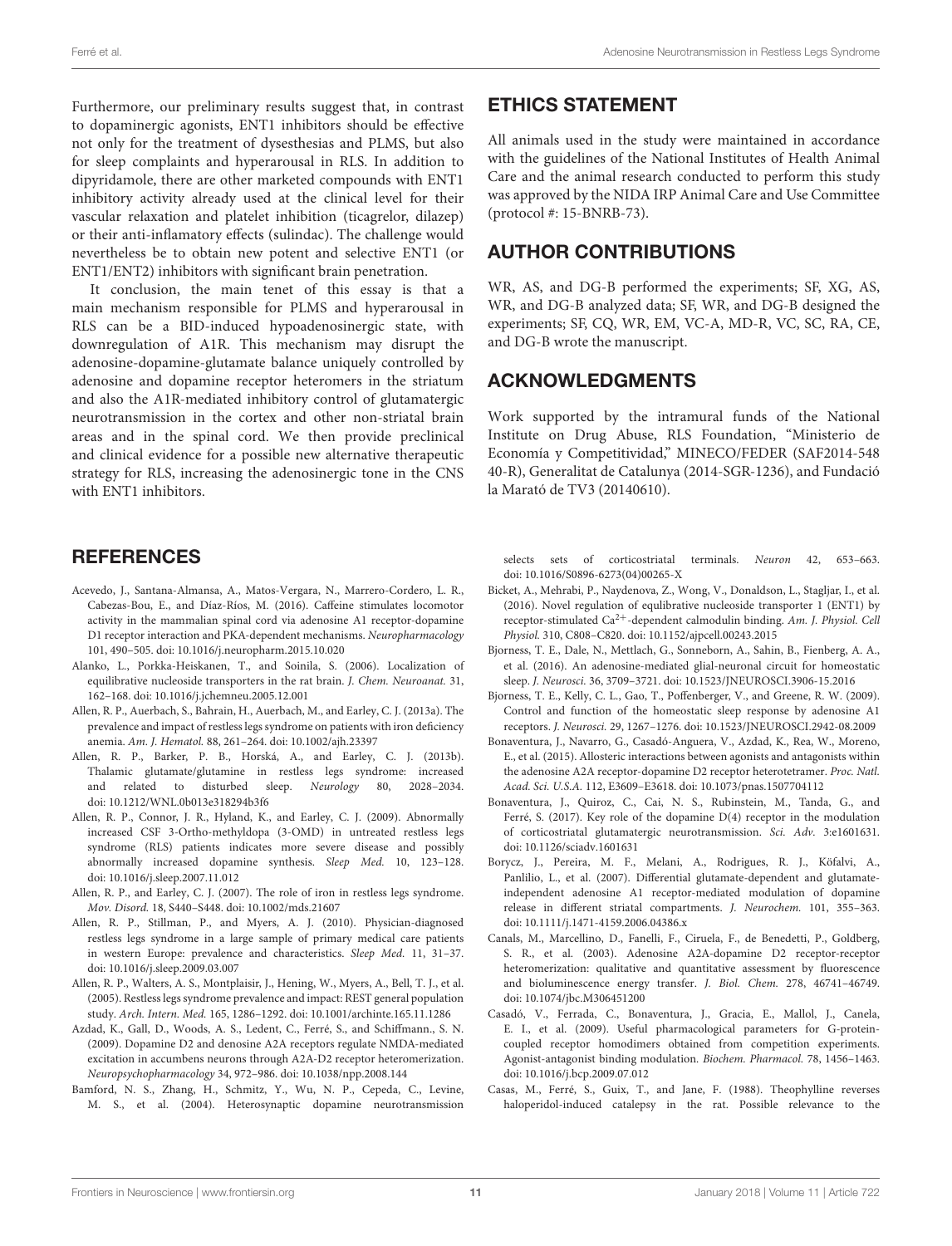pharmacological treatment of psychosis. Biol. Psychiatry. 24, 642–648. doi: [10.1016/0006-3223\(88\)90138-2](https://doi.org/10.1016/0006-3223(88)90138-2)

- <span id="page-11-30"></span>Cervetto, C., Venturini, A., Passalacqua, M., Guidolin, D., Genedani, S., Fuxe, K., et al. (2017). A2A-D2 receptor-receptor interaction modulates gliotransmitter release from striatal astrocyte processes. J. Neurochem. 140, 268–279. doi: [10.1111/jnc.13885](https://doi.org/10.1111/jnc.13885)
- <span id="page-11-21"></span>Ciruela, F., Burgueño, J., Casadó, V., Canals, M., Marcellino, D., Goldberg, S. R., et al. (2004). Combining mass spectrometry and pull-down techniques for the study of receptor heteromerization. Direct epitope-epitope electrostatic interactions between adenosine A2A and dopamine D2 receptors. Anal. Chem. 76, 5354–5363. doi: [10.1021/ac049295f](https://doi.org/10.1021/ac049295f)
- <span id="page-11-16"></span>Ciruela, F., Casadó, V., Rodrigues, R. J., Luján, R., Burgue-o, J., Canals, M., et al. (2006). Presynaptic control of striatal glutamatergic neurotransmission by adenosine A1-A2A receptor heteromers. J. Neurosci. 26, 2080–2087. doi: [10.1523/JNEUROSCI.3574-05.2006](https://doi.org/10.1523/JNEUROSCI.3574-05.2006)
- <span id="page-11-6"></span>Connor, J. R., Patton, S. M., Oexle, K., and Allen, R. P. (2017). Iron and restless legs syndrome: treatment, genetics and pathophysiology. Sleep Med. 31, 61–70. doi: [10.1016/j.sleep.2016.07.028](https://doi.org/10.1016/j.sleep.2016.07.028)
- <span id="page-11-5"></span>Connor, J. R., Ponnuru, P., Wang, X. S., Patton, S. M., Allen, R. P., and Earley, C. J. (2011). Profile of altered brain iron acquisition in restless legs syndrome. Brain 134, 959–968. doi: [10.1093/brain/awr012](https://doi.org/10.1093/brain/awr012)
- <span id="page-11-3"></span>Connor, J. R., Wang, X. S., Allen, R. P., Beard, J. L., Wiesinger, J. A., Felt, B. T., et al. (2009). Altered dopaminergic profile in the putamen and substantia nigra in restless leg syndrome. Brain 132, 2403–2412. doi: [10.1093/brain/awp125](https://doi.org/10.1093/brain/awp125)
- <span id="page-11-7"></span>Connor, J. R., Wang, X. S., Patton, S. M., Menzies, S. L., Troncoso, J. C., Earley, C. J., et al. (2004). Decreased transferrin receptor expression by neuromelanin cells in restless legs syndrome. Neurology 62, 1563–1567. doi: [10.1212/01.WNL.0000123251.60485.AC](https://doi.org/10.1212/01.WNL.0000123251.60485.AC)
- <span id="page-11-29"></span>Cristóvão-Ferreira, S., Navarro, G., Brugarolas, M., Pérez-Capote, K., Vaz, S. H., Fattorini., G., et al. (2013). A1R-A2AR heteromers coupled to Gs and G i/0 proteins modulate GABA transport into astrocytes. Purinergic Signal. 9, 433–449. doi: [10.1007/s11302-013-9364-5](https://doi.org/10.1007/s11302-013-9364-5)
- <span id="page-11-12"></span>Cunha, R. A. (2016). How does adenosine control neuronal dysfunction and neurodegeneration? J. Neurochem. 139, 1019–1055. doi: [10.1111/jnc.13724](https://doi.org/10.1111/jnc.13724)
- <span id="page-11-8"></span>Dean, T. Jr., Allen, R. P., O'Donnell, C. P., and Earley, C. J. (2006). The effects of dietary iron deprivation on murine circadian sleep architecture. Sleep Med. 7, 634–640. doi: [10.1016/j.sleep.2006.07.002](https://doi.org/10.1016/j.sleep.2006.07.002)
- <span id="page-11-4"></span>Dooley, D. J., Taylor, C. P., Donevan, S., and Feltner, D. (2007). Ca<sup>2+</sup> channel alpha2delta ligands: novel modulators of neurotransmission. Trends Pharmacol. Sci. 28, 75–82. doi: [10.1016/j.tips.2006.12.006](https://doi.org/10.1016/j.tips.2006.12.006)
- <span id="page-11-17"></span>Dulla, C. G., and Masino, S. A. (2013). "Physiology and metabolic regulation of adenosine: mechanisms," in Adenosine. A Key Link Between Metabolism and Brain Activity, eds S. Masino and D. Boison (New York, NY: Springer), 87–107.
- <span id="page-11-11"></span>Dunwiddie, T. V., and Masino, S. A. (2001). The role and regulation of adenosine in the centralnervous system. Annu. Rev. Neurosci. 24, 31–55. doi: [10.1146/annurev.neuro.24.1.31](https://doi.org/10.1146/annurev.neuro.24.1.31)
- <span id="page-11-2"></span>Earley, C. J., Connor, J., Garcia-Borreguero, D., Jenner, P., Winkelman, J., Zee, P. C., et al. (2014). Altered brain iron homeostasis and dopaminergic function in Restless Legs Syndrome (Willis-Ekbom Disease). Sleep Med. 15, 1288–1301. doi: [10.1016/j.sleep.2014.05.009](https://doi.org/10.1016/j.sleep.2014.05.009)
- <span id="page-11-35"></span>Elmenhorst, D., Basheer, R., McCarley, R. W., and Bauer, A. (2009). Sleep deprivation increases A(1) adenosine receptor density in the rat brain. Brain Res. 1258, 535–538. doi: [10.1016/j.brainres.2008.12.056](https://doi.org/10.1016/j.brainres.2008.12.056)
- <span id="page-11-34"></span>Elmenhorst, D., Meyer, P. T., Winz, O. H., Matusch, A., Ermert, J., Coenen, H. H., et al. (2007). Sleep deprivation increases A1 adenosine receptor binding in the human brain: a positron emission tomography study. J. Neurosci. 27, 2410–2415. doi: [10.1523/JNEUROSCI.5066-06.2007](https://doi.org/10.1523/JNEUROSCI.5066-06.2007)
- <span id="page-11-13"></span>Ferré, S. (2010). Role of the central ascending neurotransmitter systems in the psychostimulant effects of caffeine. J. Alzheimers Dis. 20, S35–S49. doi: [10.3233/JAD-2010-1400](https://doi.org/10.3233/JAD-2010-1400)
- <span id="page-11-26"></span>Ferré, S. (2015). The GPCR heterotetramer: challenging classical pharmacology. Trends Pharmacol. Sci. 36, 145–152. doi: [10.1016/j.tips.2015.01.002](https://doi.org/10.1016/j.tips.2015.01.002)
- <span id="page-11-24"></span>Ferré, S. (2016). Mechanisms of the psychostimulant effects of caffeine: implications for substance use disorders. Psychopharmacology 233, 1963–1979. doi: [10.1007/s00213-016-4212-2](https://doi.org/10.1007/s00213-016-4212-2)
- <span id="page-11-27"></span>Ferré, S. (2017). "Adenosine control of striatal function. Implications for the treatment of apathy in basal ganglia disorders," in Adenosine Receptors in

Degenerative Diseases, eds D. Blum and L. V. Lopes (Amsterdam: Elsevier), 231–255.

- <span id="page-11-18"></span>Ferré, S., Baler, R., Bouvier, M., Caron, M. G., Devi, L. A., Durroux, T., et al. (2009). Building a new conceptual framework for receptor heteromers. Nat. Chem. Biol. 5, 131–134. doi: [10.1038/nchembio0309-131](https://doi.org/10.1038/nchembio0309-131)
- <span id="page-11-10"></span>Ferré, S., Bonaventura, J., Tomasi, D., Navarro, G., Moreno, E., Cortés, A., et al. (2016). Allosteric mechanisms within the adenosine A2Adopamine D2 receptor heterotetramer. Neuropharmacology 104, 154–160. doi: [10.1016/j.neuropharm.2015.05.028](https://doi.org/10.1016/j.neuropharm.2015.05.028)
- <span id="page-11-19"></span>Ferré, S., Casadó, V., Devi, L. A., Filizola, M., and Jockers, R., Lohse, M. J., et al. (2014). G protein-coupled receptor oligomerization revisited: functional and pharmacological perspectives. Pharmacol. Rev. 66, 413–434. doi: [10.1124/pr.113.008052](https://doi.org/10.1124/pr.113.008052)
- <span id="page-11-36"></span>Ferré, S., Earley, C., Gulyani, S., and Garcia-Borreguero, D. (2017). In search of alternatives to dopaminergic ligands for the treatment of restless legs syndrome: iron, glutamate, and adenosine. Sleep Med. 31, 86–92. doi: [10.1016/j.sleep.2016.08.019](https://doi.org/10.1016/j.sleep.2016.08.019)
- <span id="page-11-9"></span>Ferré, S., Fredholm, B. B., Morelli, M., Popoli, P., and Fuxe, K. (1997). Adenosine-dopamine receptor-receptor interactions as an integrative mechanism in the basal ganglia. Trends Neurosci. 20, 482–487. doi: [10.1016/S0166-2236\(97\)01096-5](https://doi.org/10.1016/S0166-2236(97)01096-5)
- <span id="page-11-22"></span>Ferré, S., Herrera-Marschitz, M., Grabowska-Andén, M., Ungerstedt, U., Casas, M., and Andén, N. E. (1991a). Postsynaptic dopamine/adenosine interaction: I. Adenosine analogues inhibit dopamine D2-mediated behaviour in short-term reserpinized mice. Eur. J. Pharmacol. 192, 25–30.
- <span id="page-11-23"></span>Ferré, S., Herrera-Marschitz, M., Grabowska-Andén, M., Ungerstedt, U., Casas, M., and Andén, N. E. (1991b). Postsynaptic dopamine/adenosine interaction: II. Postsynaptic dopamine agonism and adenosine antagonism of methylxanthines in short-term reserpinized mice. Eur. J. Pharmacol. 192, 31–37.
- <span id="page-11-15"></span>Ferré, S., O'Connor, W. T., Fuxe, K., and Ungerstedt, U. (1993). The striopallidal neuron: a main locus for adenosine-dopamine interactions in the brain. J. Neurosci. 13, 5402–5406.
- <span id="page-11-14"></span>Ferré, S., O'Connor, W. T., Svenningsson, P., Bjorklund, L., Lindberg, J., Tinner, B., et al. (1996). Dopamine D1 receptor-mediated facilitation of GABAergic neurotransmission in the rat strioentopenduncular pathway and its modulation by adenosine A1 receptor-mediated mechanisms. Eur. J. Neurosci. 8, 1545–1553. doi: [10.1111/j.1460-9568.1996.tb01617.x](https://doi.org/10.1111/j.1460-9568.1996.tb01617.x)
- <span id="page-11-31"></span>Ferré, S., Popoli, P., Giménez-Llort, L., Finnman, U. B., Martínez, E., Scotti de Carolis, A., et al. (1994). Postsynaptic antagonistic interaction between adenosine A1 and dopamine D1 receptors. Neuroreport 6, 73–76. doi: [10.1097/00001756-199412300-00020](https://doi.org/10.1097/00001756-199412300-00020)
- <span id="page-11-33"></span>Ferré, S., Rimondini, R., Popoli, P., Reggio, R., Pèzzola, A., Hansson, A. C., et al. (1999). Stimulation of adenosine A1 receptors attenuates dopamine D1 receptor-mediated increase of NGFI-A, c-fos and jun-B mRNA levels in the dopamine-denervated striatum and dopamine D1 receptor-mediated turning behaviour. Eur. J. Neurosci. 11, 3884–3892. doi: [10.1046/j.1460-9568.1999.00810.x](https://doi.org/10.1046/j.1460-9568.1999.00810.x)
- <span id="page-11-25"></span>Ferré, S., Rubio, A., and Fuxe, K. (1991c). Stimulation of adenosine A2 receptors induces catalepsy. Neurosci. Lett. 130, 162–164.
- <span id="page-11-32"></span>Ferré, S., Torvinen, M., Antoniou, K., Irenius, E., Civelli, O., Arenas, E., et al. (1998). Adenosine A1 receptor-mediated modulation of dopamine D1 receptors in stably cotransfected fibroblast cells. J. Biol. Chem. 273, 4718–4724. doi: [10.1074/jbc.273.8.4718](https://doi.org/10.1074/jbc.273.8.4718)
- <span id="page-11-20"></span>Ferré, S., von Euler, G., Johansson, B., Fredholm, B. B., and Fuxe, K. (1991d). Stimulation of high-affinity adenosine A2 receptors decreases the affinity of dopamine D2 receptors in rat striatal membranes. Proc. Natl. Acad. Sci. U.S.A. 88, 7238–7241.
- <span id="page-11-0"></span>Ferri, R., Cosentino, F. I., Manconi, M., Rundo, F., Bruni, O., and Zucconi, M. (2014). Increased electroencephalographic high frequencies during the sleep onset period in patients with restless legs syndrome. Sleep 37, 1375–1381. doi: [10.5665/sleep.3934](https://doi.org/10.5665/sleep.3934)
- <span id="page-11-1"></span>Ferré, R., Rundo, F., Zucconi, M., Manconi, M., Bruni, O., Ferini-Strambi, L., et al. (2015). An evidence-based analysis of the association between periodic leg movements during sleep and arousals in Restless Legs Syndrome. Sleep 38, 919–924. doi: [10.5665/sleep.4740](https://doi.org/10.5665/sleep.4740)
- <span id="page-11-28"></span>Fiorentini, C., Busi, C., Gorruso, E., Gotti, C., Spano, P., and Missale, C. (2008). Reciprocal regulation of dopamine D1 and D3 receptor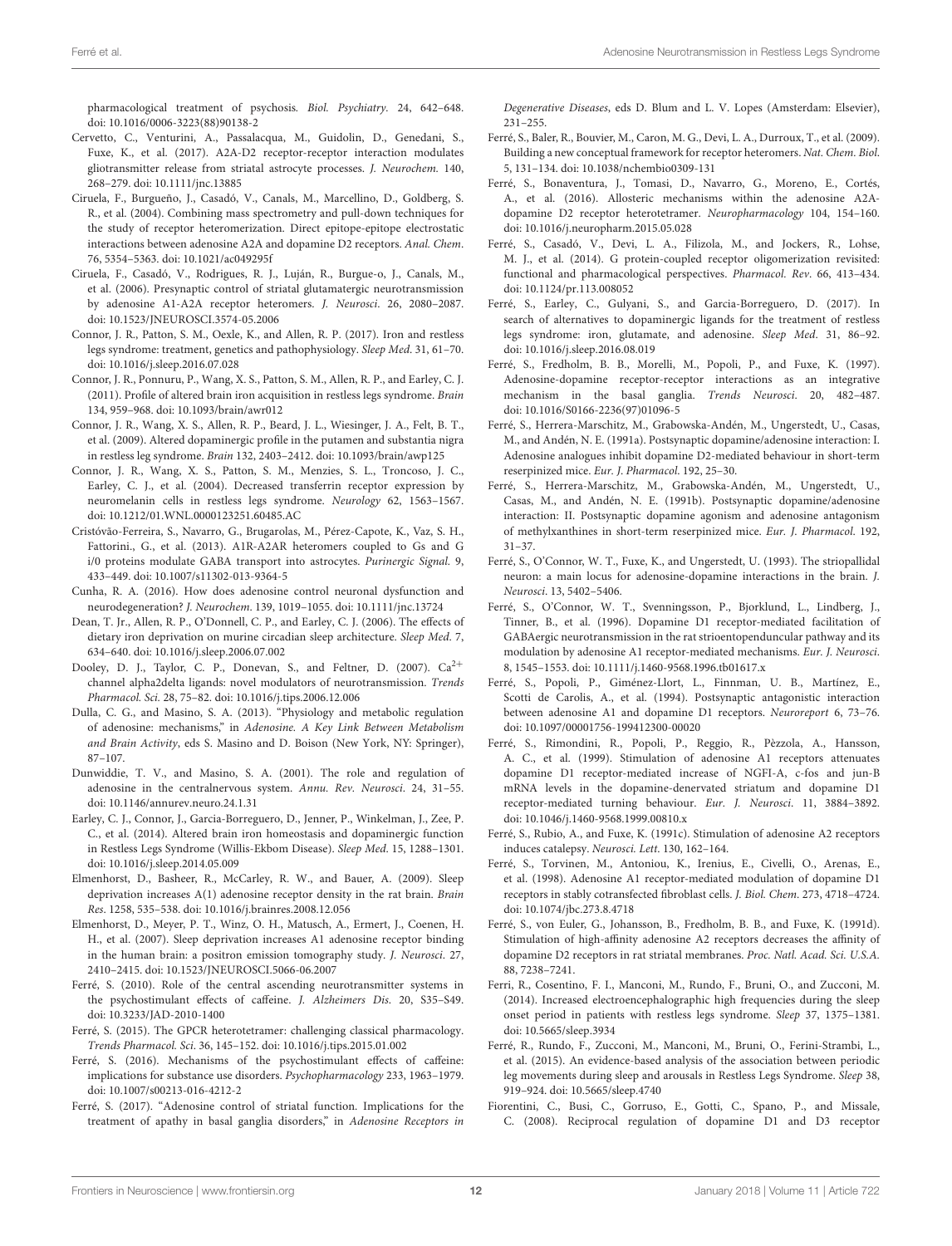function and trafficking by heterodimerization. Mol. Pharmacol. 74, 59–69. doi: [10.1124/mol.107.043885](https://doi.org/10.1124/mol.107.043885)

- <span id="page-12-1"></span>Garcia-Borreguero, D., Kohnen, R., Silber, M. H., Winkelman, J. W., Earley, C. J., Högl, B., et al. (2013). The long-term treatment of restless legs syndrome/Willis-Ekbom disease: evidence-based guidelines and clinical consensus best practice guidance: a report from the International Restless Legs Syndrome Study Group. Sleep Med. 14, 675–684. doi: [10.1016/j.sleep.2013.05.016](https://doi.org/10.1016/j.sleep.2013.05.016)
- <span id="page-12-2"></span>Garcia-Borreguero, D., Patrick, J., DuBrava, S., Becker, P. M., Lankford, A., Chen, C., et al. (2014). Pregabalin versus pramipexole: effects on sleepdisturbance in restless legs syndrome. Sleep 37, 635–643. doi: [10.5665/sleep.3558](https://doi.org/10.5665/sleep.3558)
- <span id="page-12-10"></span>Gerfen, C. R. (2004). "Basal ganglia," in The Rat Nervous System, eds G. Paxinos (Amsterdam: Elsevier Academic Press), 445–508.
- <span id="page-12-19"></span>Gerfen, C. R., Miyachi, S., Paletzki, R., and Brown, P. (2002). D1 dopamine receptor supersensitivity in the dopamine-depleted striatum results from a switch in the regulation of ERK1/2/MAP kinase. J. Neurosci. 22, 5042–5054.
- <span id="page-12-18"></span>Gerfen, C. R., and Surmeier, D. J. (2011). Modulation of striatal projection systems by dopamine. Annu. Rev. Neurosci. 34, 441–466. doi: [10.1146/annurev-neuro-061010-113641](https://doi.org/10.1146/annurev-neuro-061010-113641)
- <span id="page-12-24"></span>Gilman, A. G. (1987). G proteins: transducers of receptor-generated signals. Annu. Rev. Biochem. 56, 615–649. doi: [10.1146/annurev.bi.56.070187.003151](https://doi.org/10.1146/annurev.bi.56.070187.003151)
- <span id="page-12-4"></span>Ginés, S., Hillion, J., Torvinen, M., Le Crom, S., Casadó, V., Canela, E. I., et al. (2000). Dopamine D1 and adenosine A1 receptors form functionally interacting heteromeric complexes. Proc. Natl. Acad. Sci. U.S.A. 97, 8606–8611. doi: [10.1073/pnas.150241097](https://doi.org/10.1073/pnas.150241097)
- <span id="page-12-32"></span>Gonçalves, J., and Queiroz., G. (2008). Presynaptic adenosine and P2Y receptors. Handb. Exp. Pharmacol. 184, 339–732. doi: [10.1007/978-3-540-74805-2\\_](https://doi.org/10.1007/978-3-540-74805-2)11
- <span id="page-12-11"></span>González, S., Rangel-Barajas, C., Peper, M., Lorenzo, R., Moreno, E., Ciruela, F., et al. (2012). Dopamine D4 receptor, but not the ADHD-associated D4.7 variant, forms functional heteromers with the dopamine D2S receptor in the brain. Mol. Psychiatry 17, 650–662. doi: [10.1038/mp.2011.93](https://doi.org/10.1038/mp.2011.93)
- <span id="page-12-23"></span>Guitart, X., Navarro, G., Moreno, E., Yano, H., Cai, N. S., Sánchez-Soto, M., et al. (2014). Functional selectivity of allosteric interactions within G proteincoupled receptor oligomers: the dopamine D1-D3 receptor heterotetramer. Mol. Pharmacol. 86, 417–429. doi: [10.1124/mol.114.093096](https://doi.org/10.1124/mol.114.093096)
- <span id="page-12-7"></span>Gulyani, S., Earley, C. J., Camandola, S., Maudsley, S., Ferré, S., Mughal, M. R., et al. (2009). Diminished iron concentrations increase adenosine A(2A) receptor levels in mouse striatum and cultured human neuroblastoma cells. Exp. Neurol. 215, 236–242. doi: [10.1016/j.expneurol.2008.10.007](https://doi.org/10.1016/j.expneurol.2008.10.007)
- <span id="page-12-5"></span>Hillion, J., Canals, M., Torvinen, M., Casado, V., Scott, R., Terasmaa, A., et al. (2002). Coaggregation, cointernalization, and codesensitization of adenosine A2A receptors and dopamine D2 receptors. J. Biol. Chem. 277, 18091–18097. doi: [10.1074/jbc.M107731200](https://doi.org/10.1074/jbc.M107731200)
- <span id="page-12-36"></span>Jennings, L. L., Hao, C., Cabrita, M. A., Vickers, M. F., Baldwin, S. A., Young, J. D., et al. (2001). Distinct regional distribution of human equilibrative nucleoside transporter proteins 1 and 2 (hENT1 and hENT2) in the central nervous system. Neuropharmacology 40, 722–731. doi: [10.1016/S0028-3908\(00\)00207-0](https://doi.org/10.1016/S0028-3908(00)00207-0)
- <span id="page-12-26"></span>Kanda, T., Shiozaki, S., Shimada, J., Suzuki, F., and Nakamura, J. (1994). KF17837: a novel selective adenosine A2A receptor antagonist with anticataleptic activity. Eur. J. Pharmacol. 256, 263–268. doi: [10.1016/0014-2999\(94\)90551-7](https://doi.org/10.1016/0014-2999(94)90551-7)
- <span id="page-12-17"></span>Karcz-Kubicha, M., Ferré, S., Díaz-Ruiz, O., Quiroz-Molina, C., Goldberg, S. R., Hope, B. T., et al. (2006). Stimulation of adenosine receptors selectively activates gene expression in striatal enkephalinergic neurons. Neuropsychopharmacology 31, 2173–2179. doi: [10.1038/sj.npp.1301035](https://doi.org/10.1038/sj.npp.1301035)
- <span id="page-12-16"></span>Karcz-Kubicha, M., Quarta, D., Hope, B. T., Antoniou, K., Müller, C. E., Morales, M., et al. (2003). Enabling role of adenosine A1 receptors in adenosine A2A receptor-mediated striatal expression of c-fos. Eur. J. Neurosci. 18, 296–302. doi: [10.1046/j.1460-9568.2003.02747.x](https://doi.org/10.1046/j.1460-9568.2003.02747.x)
- <span id="page-12-37"></span>Kim, H. H., and Liao, J. K. (2008). Translational therapeutics of dipyridamole. Arterioscler. Thromb. Vasc. Biol. 28, s39–s42. doi: [10.1161/ATVBAHA.107.160226](https://doi.org/10.1161/ATVBAHA.107.160226)
- <span id="page-12-33"></span>Kim, Y., Bolortuya, Y., Chen, L., Basheer, R., McCarley, R. W., and Strecker, R. E. (2012). Decoupling of sleepiness from sleep time and intensity during chronic sleep restriction: evidence for a role of the adenosine system. Sleep 35, 861–869. doi: [10.5665/sleep.1890](https://doi.org/10.5665/sleep.1890)
- <span id="page-12-34"></span>Kim, Y., Elmenhorst, D., Weisshaupt, A., Wedekind, F., Kroll, T., McCarley, R. W., et al. (2015). Chronic sleep restriction induces long-lasting changes in adenosine and noradrenaline receptor density in the rat brain. J. Sleep Res. 24, 549–558. doi: [10.1111/jsr.12300](https://doi.org/10.1111/jsr.12300)
- <span id="page-12-25"></span>Kull, B., Ferré, S., Arslan, G., Svenningsson, P., Fuxe, K., Owman, C., et al. (1999). Reciprocal interactions between adenosine A2A and dopamine D2 receptors in Chinese hamster ovary cells co-transfected with the two receptors. Biochem. Pharmacol. 58, 1035–1045. doi: [10.1016/S0006-2952\(99\)00184-7](https://doi.org/10.1016/S0006-2952(99)00184-7)
- <span id="page-12-0"></span>Manconi, M., Ferri, R., Zucconi, M., Clemens, S., Giarolli, L., Bottasini, V., et al. (2011). Preferential D2 or preferential D3 dopamine agonists in restless legs syndrome. Neurology 77, 110–117. doi: [10.1212/WNL.0b013e3182242d91](https://doi.org/10.1212/WNL.0b013e3182242d91)
- <span id="page-12-31"></span>Marcellino, D., Ferré, S., Casadó, V., Cortés, A., Le Foll, B., Mazzola, C., et al. (2008). Identification of dopamine D1-D3 receptor heteromers. Indications for a role of synergistic D1-D3 receptor interactions in the striatum. J. Biol. Chem. 283, 26016–26025. doi: [10.1074/jbc.M710349200](https://doi.org/10.1074/jbc.M710349200)
- <span id="page-12-6"></span>McCarley, R. W. (2007). Neurobiology of REM and NREM sleep. Sleep Med. 8, 302–330. doi: [10.1016/j.sleep.2007.03.005](https://doi.org/10.1016/j.sleep.2007.03.005)
- <span id="page-12-27"></span>Morelli, M., and Wardas, J. (2001). Adenosine A(2a) receptor antagonists: potential therapeutic and neuroprotective effects in Parkinson's disease. Neurotoxicol. Res. 3, 545–556. doi: [10.1007/BF03033210](https://doi.org/10.1007/BF03033210)
- <span id="page-12-29"></span>Navarro, G., Aguinaga, D., Moreno, E., Hradsky, J., Reddy, P. P., Cortés, A., et al. (2014). Intracellular calcium levels determine differential modulation of allosteric interactions within G protein-coupled receptor heteromers. Chem. Biol. 21, 1546–1556. doi: [10.1016/j.chembiol.2014.10.004](https://doi.org/10.1016/j.chembiol.2014.10.004)
- <span id="page-12-30"></span>Navarro, G., Cordomí, A., Zelman-Femiak, M., Brugarolas, M., Moreno, E., Aguinaga, D., et al. (2016). Quaternary structure of a G-protein-coupled receptor heterotetramer in complex with Gi and Gs. BMC. Biol. 14:26. doi: [10.1186/s12915-016-0247-4](https://doi.org/10.1186/s12915-016-0247-4)
- <span id="page-12-22"></span>Navarro, G., Ferré, S., Cordomi, A., Moreno, E., Mallol, J., Casadó, V., et al. (2010). Interactions between intracellular domains as key determinants of the quaternary structure and function of receptor heteromers. J. Biol. Chem. 285, 27346–27359. doi: [10.1074/jbc.M110.115634](https://doi.org/10.1074/jbc.M110.115634)
- <span id="page-12-3"></span>Nordlander, N. B. (1953). Therapy in restless legs. Acta Med. Scand. 145, 453–457. doi: [10.1111/j.0954-6820.1953.tb07042.x](https://doi.org/10.1111/j.0954-6820.1953.tb07042.x)
- <span id="page-12-28"></span>Pardo, M., López-Cruz, L., Valverde, O., Ledent, C., Baqi, Y., Müller, C. E., et al. (2013). Effect of subtype-selective adenosine receptor antagonists on basal or haloperidol-regulated striatal function: studies of exploratory locomotion and c-Fos immunoreactivity in outbred and A(2A)R KO mice. Behav. Brain Res. 247, 217–226. doi: [10.1016/j.bbr.2013.03.035](https://doi.org/10.1016/j.bbr.2013.03.035)
- <span id="page-12-14"></span>Parkinson, F. E., Damaraju, V. L., Graham, K., Yao, S. Y., Baldwin, S. A., Cass, C. E., et al. (2011). Molecular biology of nucleoside transporters and their distributions and functions in the brain. Curr. Top. Med. Chem. 11, 948–972. doi: [10.2174/156802611795347582](https://doi.org/10.2174/156802611795347582)
- <span id="page-12-13"></span>Pascual, O., Casper, K. B., Kubera, C., Zhang, J., Revilla-Sanchez, R., Sul, J. Y., et al. (2005). Astrocytic purinergic signaling coordinates synaptic networks. Science 310, 113–116. doi: [10.1126/science.1116916](https://doi.org/10.1126/science.1116916)
- <span id="page-12-20"></span>Quiroz, C., Gomes, C., Pak, A. C., Ribeiro, J. A., Goldberg, S. R., Hope, B. T., et al. (2006). Blockade of adenosine A2A receptors prevents protein phosphorylation in the striatum induced by cortical stimulation. J. Neurosci. 26, 10808–10812. doi: [10.1523/JNEUROSCI.1661-06.2006](https://doi.org/10.1523/JNEUROSCI.1661-06.2006)
- <span id="page-12-9"></span>Quiroz, C., Gulyani, S., Ruiqian, W., Bonaventura, J., Cutler, R., Pearson, V., et al. (2016a). Adenosine receptors as markers of brain iron deficiency: implications for Restless Legs Syndrome. Neuropharmacology 111, 160–168. doi: [10.1016/j.neuropharm.2016.09.002](https://doi.org/10.1016/j.neuropharm.2016.09.002)
- <span id="page-12-12"></span>Quiroz, C., Orrú, M., Rea, W., Ciudad-Roberts, A., Yepes, G., Britt, J. P., et al. (2016b). Local control of extracellular dopamine levels in the medial nucleus accumbens by a glutamatergic projection from the infralimbic cortex. J. Neurosci. 36, 851–859. doi: [10.1523/JNEUROSCI.2850-15.2016](https://doi.org/10.1523/JNEUROSCI.2850-15.2016)
- <span id="page-12-8"></span>Quiroz, C., Pearson, V., Gulyani, S., Allen, R., Earley, C., and Ferré, S. (2010). Upregulation of striatal adenosine A(2A) receptors with iron deficiency in rats: effects on locomotion and cortico-striatal neurotransmission. Exp. Neurol. 224, 292–298. doi: [10.1016/j.expneurol.2010.04.004](https://doi.org/10.1016/j.expneurol.2010.04.004)
- <span id="page-12-15"></span>Salmi, P., Chergui, K., and Fredholm, B. B. (2005). Adenosine-dopamine interactions revealed in knockout mice. J. Mol. Neurosci. 26, 239–244. doi: [10.1385/JMN:26:2-3:239](https://doi.org/10.1385/JMN:26:2-3:239)
- <span id="page-12-21"></span>Schiffmann, S. N., Jacobs, O., and Vanderhaeghen, J. J. (1991). Striatal restricted adenosine A2 receptor (RDC8) is expressed by enkephalin but not by substance P neurons: an in situ hybridization histochemistry study. J. Neurochem. 57, 1062–1067. doi: [10.1111/j.1471-4159.1991.tb08257.x](https://doi.org/10.1111/j.1471-4159.1991.tb08257.x)
- <span id="page-12-35"></span>Schindler, C. W., Karcz-Kubicha, M., Thorndike, E. B., Müller, C. E., Tella, S. R., Ferré, S., et al. (2005). Role of central and peripheral adenosine receptors in the cardiovascular responses to intraperitoneal injections of adenosine